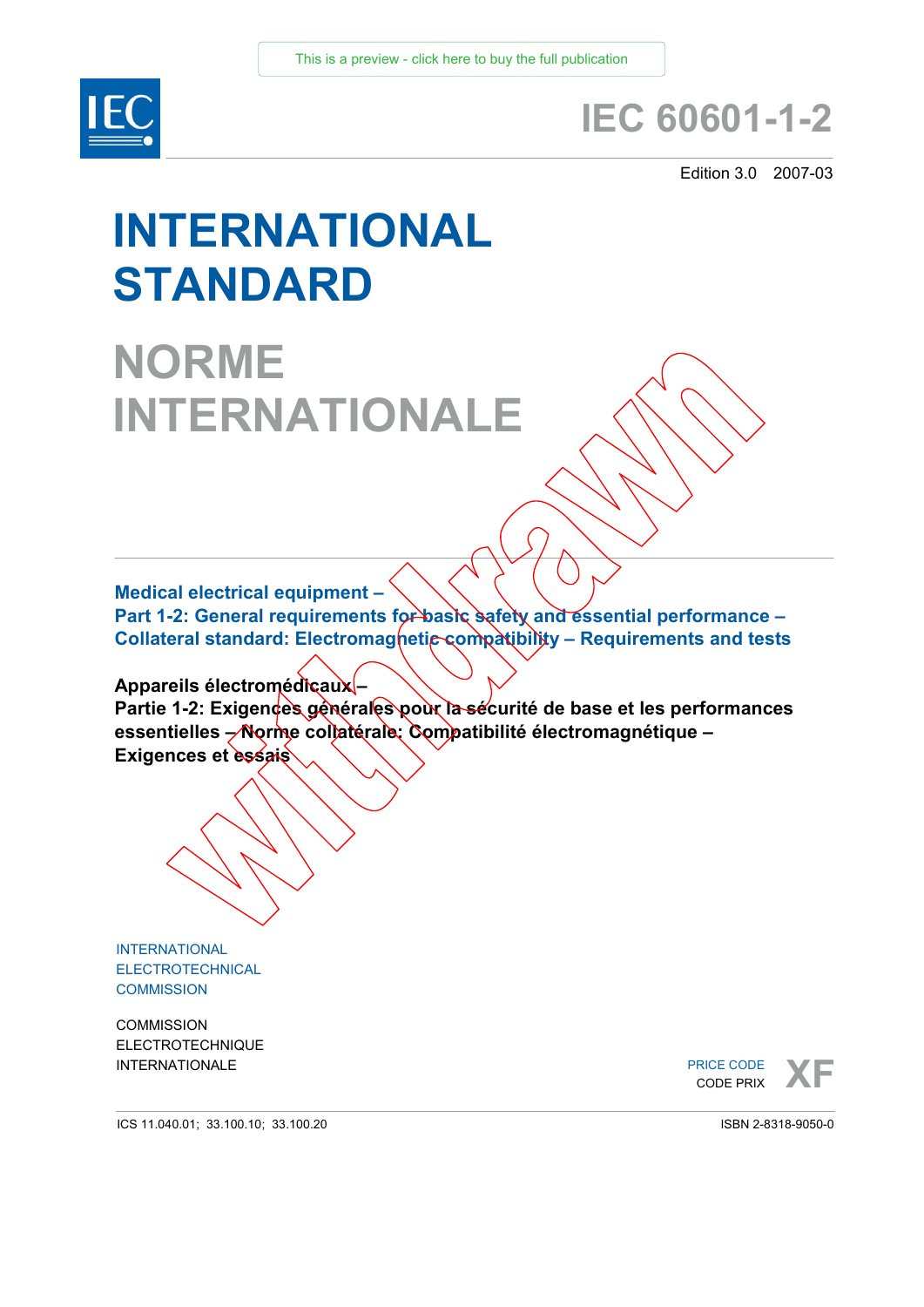[This is a preview - click here to buy the full publication](https://webstore.iec.ch/publication/16786&preview=1)

 $-1-$ 

SC 62A/Publication IEC 60601-1-2 (2007), Third edition/I-SH 01

#### **MEDICAL ELECTRICAL EQUIPMENT –**

# **Part 1-2: General requirements for basic safety and essential performance – Collateral standard: Electromagnetic compatibility – Requirements and tests**

# **INTERPRETATION SHEET**

This interpretation sheet has been prepared by SC 62A: Comman aspects of electrical equipment used in medical practice.

The text of this interpretation sheet is based on the following documents:

| 'SH         | Report on voting |  |
|-------------|------------------|--|
| 62A/685/ISH | 62A/694/RVD      |  |
|             |                  |  |

Full information on the voting for the approval of this interpretation sheet can be found in the report on voting indicated in the above table.

 $\frac{1}{2}$ 

**Subclause 6.2.2.2 e)** (ESD *IMMUNITY*)

(This is also applicable to Subclause 36.202.2 b) 5) in IEC 60601-1-2:2001<sup>[1\)](#page-1-0)</sup>.)

This subclause states the following:

*The test may be performed with the ME EQUIPMENT or ME SYSTEM powered at any one of its NOMINAL input voltages and frequencies.*

This is clarified by the following:

*The test may be performed at any input power voltage and frequency within the ME EQUIPMENT or ME SYSTEM RATED voltage and frequency range. If the ME EQUIPMENT or ME SYSTEM is tested at one power input voltage and one power input frequency meeting this specification, it is not necessary to re-test at additional voltages or frequencies.*

**Subclause 6.2.3.2 j)** (Radiated RF IMMUNITY)

(This is also applicable to Subclause 36.202.3 b) 10) in IEC 60601-1-2:2001.)

This subclause states the following:

*The test may be performed with the ME EQUIPMENT or ME SYSTEM powered at any one of its NOMINAL input voltages and frequencies.*

This is clarified by the following:

—————————

<span id="page-1-0"></span>March 2010 **ICS 11.040.01; 33.100.10; 33.100.20** *French text overleaf* 1) A consolidated edition 2.1 exists (withdrawn) including IEC 60601-1-2:2001 and its Amendment 1 (2004).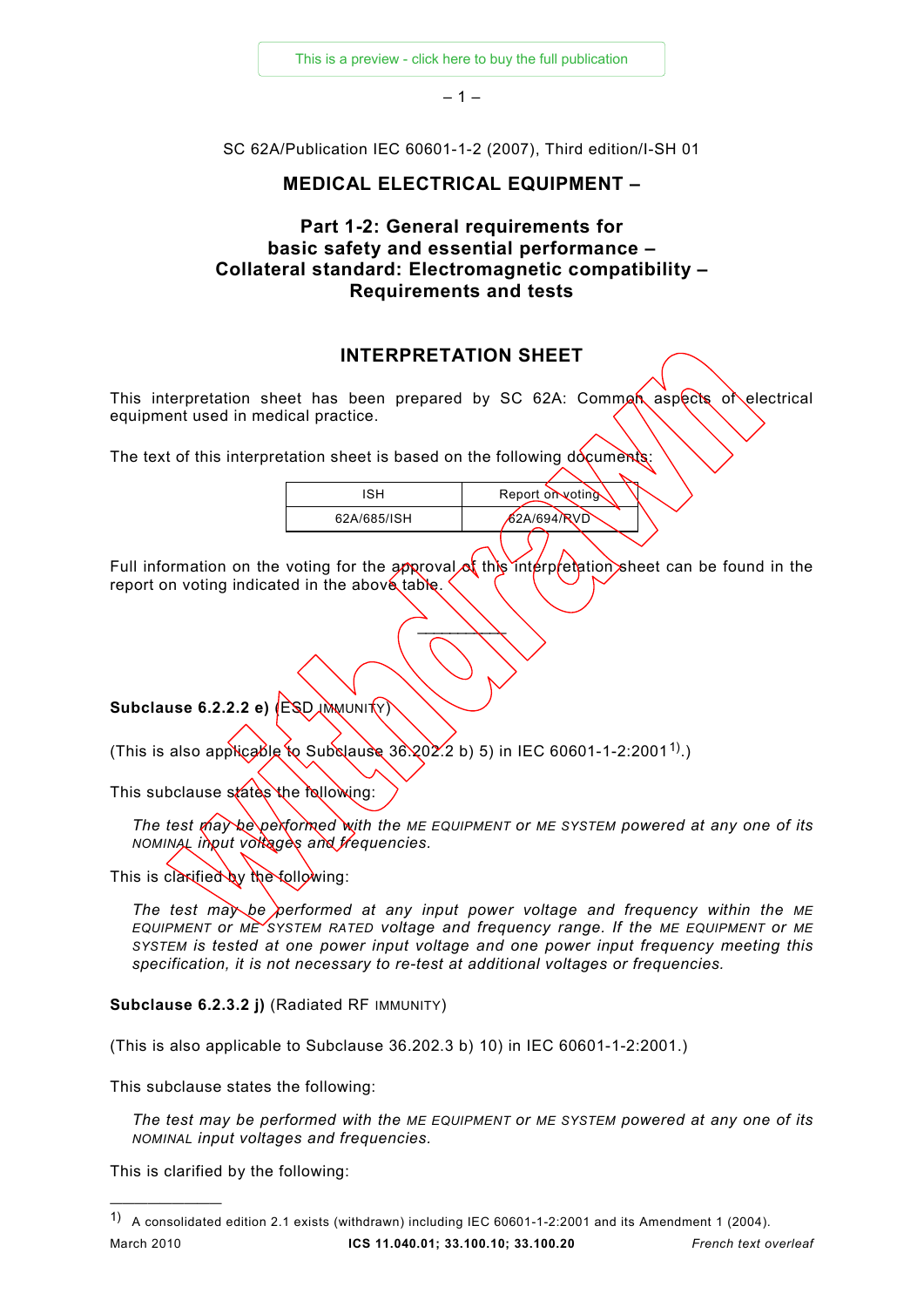$-2-$ 

*The test may be performed at any power input voltage and frequency within the ME EQUIPMENT or ME SYSTEM RATED voltage and frequency range. If the EQUIPMENT or SYSTEM is tested at one power input voltage and one power input frequency meeting this specification, it is not necessary to re-test at additional voltages or frequencies.*

#### **Subclause 6.2.4.2 e)** (EFT/burst IMMUNITY)

(This is also applicable to Subclause 36.202.4 b) 5) in IEC 60601-1-2:2001.)

This subclause states the following:

For ME EQUIPMENT and ME SYSTEMS that have, for power input, multiple *yeltage settings or autoranging voltage capability, the test is performed at the minimum and maximum RATED input voltages. The test may be performed with the ME EQUIPMENT or ME SYSTEM powered at any one of its NOMINAL power frequencies.* 

This is clarified by the following:

*For ME EQUIPMENT and ME SYSTEMS that have, for power input, multiple voltage settings or autoranging voltage capability, the test shall be performed at the minimum and maximum ME EQUIPMENT or ME SYSTEM RATED power input voltages. The test may be performed at any power input frequency within the ME EQUIPMENT or ME SYSTEM RATED range. If the ME EQUIPMENT or ME SYSTEM is tested at power input voltages and a power input frequency meeting these specifications, it is not nedessary to re-test at additional voltages or frequencies.* 

**Subclause 6.2.5.2 f)** (Surge IMMUNITY)

(This is also applicable to Subclause  $30(202.5)$  b) in IEC 60601-1-2:2001.)

This subclause states  $\frac{1}{k}$  following

*For ME EQUIPMENT and ME SYSTEMS that have, for power input, multiple voltage settings or autoranging voltage capability, the test is performed at the minimum and maximum RATED input voltages. The test may be performed with the ME EQUIPMENT or ME SYSTEM powered at any one of its NOMINAL power frequencies.* 

This is clarified by the following:

*For ME EQUIPMENT and ME SYSTEMS that have, for power input, multiple voltage settings or autoranging voltage capability, the test shall be performed at the minimum and maximum ME EQUIPMENT or ME SYSTEM RATED power input voltages. The test may be performed at any power input frequency within the ME EQUIPMENT or ME SYSTEM RATED range. If the ME EQUIPMENT or ME SYSTEM is tested at power input voltages and a power input frequency meeting these specifications, it is not necessary to re-test at additional voltages or frequencies.* 

**Subclause 6.2.6.2 j)** (Conducted RF IMMUNITY)

(This is also applicable to Subclause 36.202.6 b) 10) in IEC 60601-1-2:2001.)

This subclause states the following:

*The test may be performed with the ME EQUIPMENT or ME SYSTEM powered at any one of its NOMINAL input voltages and frequencies.*

This is clarified by the following:

March 2010 **ICS 11.040.01; 33.100.10; 33.100.20** *French text overleaf* The test may be performed at any power input voltage and frequency within the ME EQUIPMENT or ME SYSTEM RATED voltage and frequency range. If the EQUIPMENT or SYSTEM is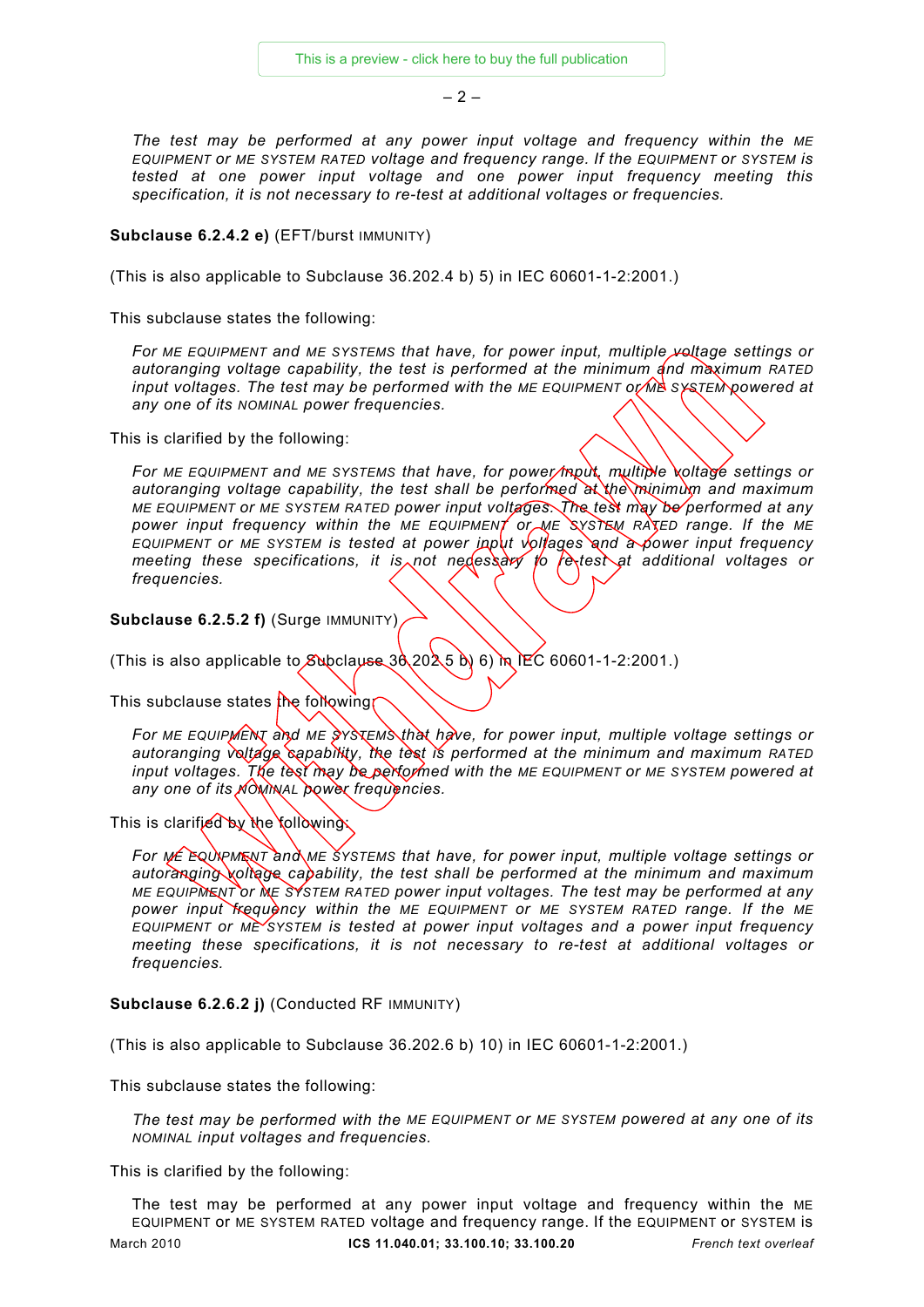– 3 –

tested at one power input voltage and one power input frequency meeting this specification, it is not necessary to re-test at additional voltages or frequencies.

**Subclause 6.2.7.2 c)** (Voltage dips and interruptions IMMUNITY)

(This is also applicable to Subclause 36.202.7 b) 4) in IEC 60601-1-2:2001.)

This subclause states the following:

*For ME EQUIPMENT and ME SYSTEMS that have, for power input, multiple voltage settings or autoranging voltage capability, the test is performed at the minimum and maximum RATED input voltages. The test is performed at the minimum RATED power frequency.* 

This is clarified by the following:

*For ME EQUIPMENT and ME SYSTEMS that have, for power input, multiple voltage settings or autoranging voltage capability, the test shall be performed at the minimum and maximum ME EQUIPMENT or ME SYSTEM RATED input voltages. The test shall be performed with the ME EQUIPMENT or ME SYSTEM powered at the minimum RATED power frequency. If the ME EQUIPMENT or ME SYSTEM is tested at power input voltages and a power input frequency meeting these specifications, it is not necessary to re-test at additional voltages or frequencies.* 

**Subclause 6.2.8.1.2** (Power-frequency magnetic field IMMUNITY)

(This is also applicable to Subclause  $36,202.8.1$  b) in IEC 60601-1-2:2001.)

This subclause states the following:

*a) (Item 1) in IEC 60601-1-2:2001)* 

*Only the continuous field test shall be performed.* 

- *The test is performed at both 50 Hz and 60 Hz, with the exception that ME EQUIPMENT and ME SYSTEMS RATED for use only at one of these frequencies need only be tested at that frequency. In either case, during the test, the ME EQUIPMENT or ME SYSTEM is powered at the same frequency as the applied magnetic field.*
- *If the ME EQUIPMENT or ME SYSTEM is INTERNALLY POWERED or powered from an external d.c. supply, the test is performed at both 50 Hz and 60 Hz, with the exception that ME EQUIPMENT and ME SYSTEMS intended for use only in areas supplied at one of these frequencies need be tested only at that frequency.*
- *b) (Item 2) in IEC 60601-1-2:2001))*

*The test may be performed with the ME EQUIPMENT or ME SYSTEM powered at any one of its NOMINAL power voltages.*

Item *b)* is clarified by the following:

*The test may be performed at any power input voltage within the ME EQUIPMENT or ME SYSTEM RATED power input voltage range. If the EQUIPMENT or SYSTEM is tested at one power input voltage, it is not necessary to re-test at additional voltages.*

For EMISSIONS, IEC 60601-1-2 references CISPR 11. IEC 60601-1-2 does not add any clarification regarding the power input voltage and frequency during EMISSIONS testing.

**Subclause 7.5.3 of CISPR 11:2009** states the following:

Mains power at the nominal voltage shall be supplied.

This is clarified by the following: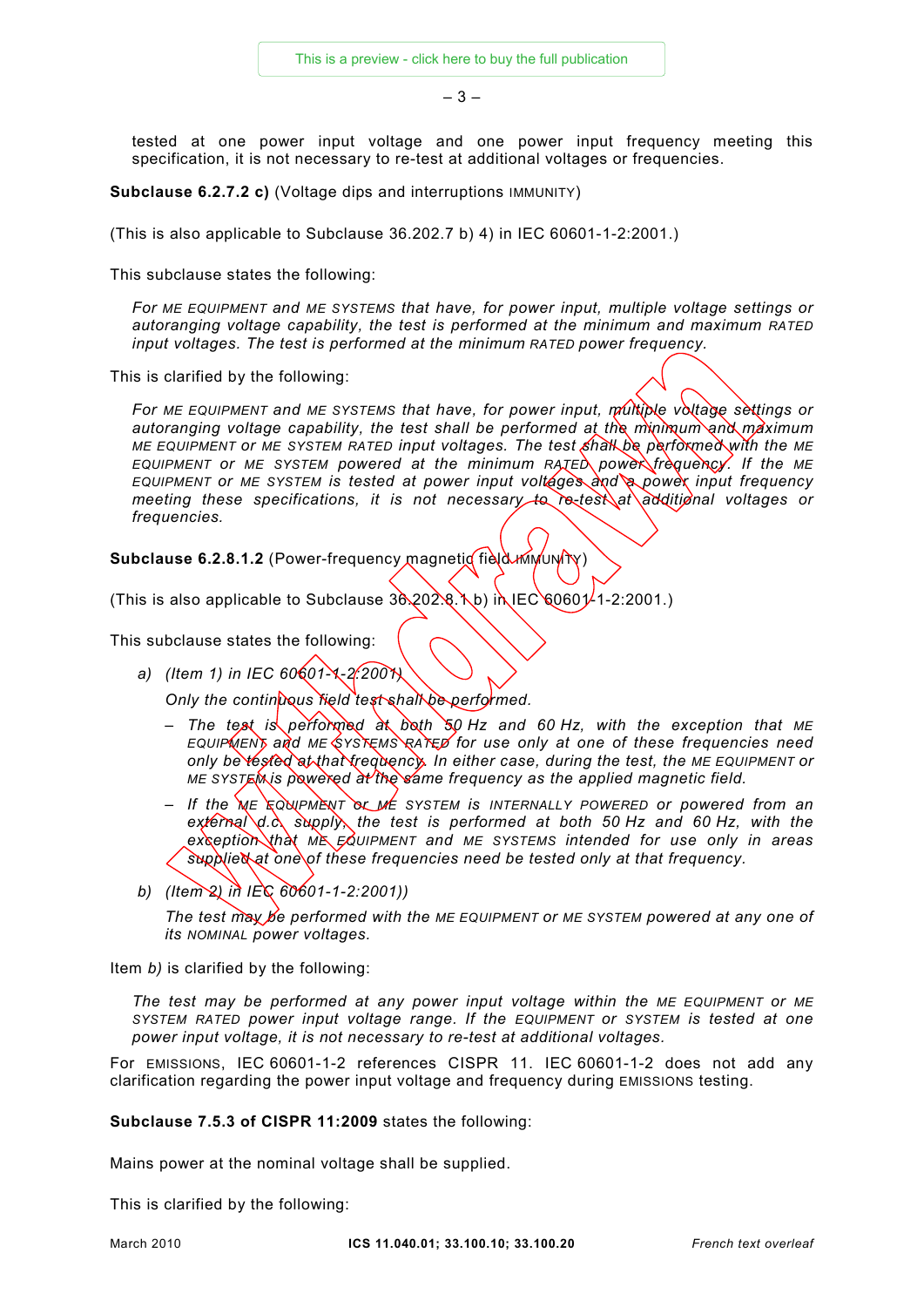$-4-$ 

*The test may be performed at any input power voltage and frequency within the ME EQUIPMENT or ME SYSTEM RATED voltage and frequency range. If the ME EQUIPMENT or ME SYSTEM is tested at one power input voltage and one power input frequency meeting this specification, it is not necessary to re-test at additional voltages or frequencies.*

**Subclause 9.1 of CISPR 11:2009** states the following:

Power at the nominal voltage shall be supplied.

This is clarified by the following:

*The test may be performed at any input power voltage and frequency within the ME EQUIPMENT or ME SYSTEM RATED voltage and frequency range. If the ME EQUIPMENT or ME SYSTEM is tested at one power input voltage and one power input frequency meeting this specification, it is not necessary to re-test at additional voltages or frequencies.*

These clarifications will remain valid until a new version of IEC  $6060 \lambda$ 1-2 is published.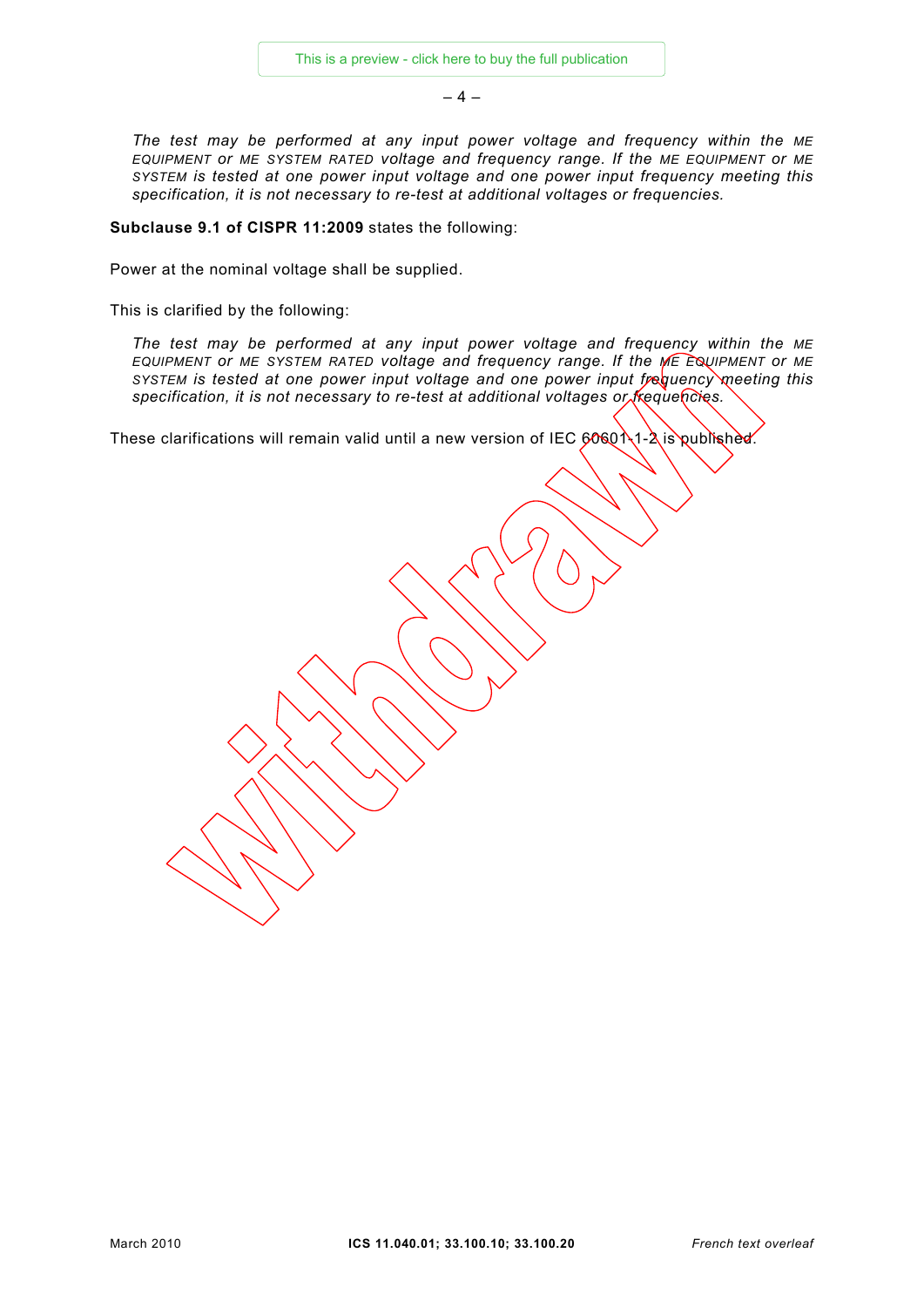# **CONTENTS**

| 1 |     |                                                                                                                                                                    |      |
|---|-----|--------------------------------------------------------------------------------------------------------------------------------------------------------------------|------|
|   | 1.1 |                                                                                                                                                                    |      |
|   | 1.2 |                                                                                                                                                                    |      |
|   | 1.3 |                                                                                                                                                                    |      |
| 2 |     |                                                                                                                                                                    |      |
| 3 |     |                                                                                                                                                                    |      |
| 4 |     | <u>.</u> 15                                                                                                                                                        |      |
|   | 4.1 | General requirements for ELECTROMAGNETIC COMPATIBILATY of ME EQUIPMENT                                                                                             | . 15 |
|   | 4.2 |                                                                                                                                                                    |      |
| 5 |     |                                                                                                                                                                    |      |
|   | 5.1 | Marking on the outside of ME EQUIPMENT OF ME EQUIPMENT parts 16                                                                                                    |      |
|   | 5.2 | $\sqrt{17}$                                                                                                                                                        |      |
| 6 |     |                                                                                                                                                                    |      |
|   | 6.1 | $\sqrt{39}$                                                                                                                                                        |      |
|   | 6.2 | $\sim$ 42                                                                                                                                                          |      |
|   |     |                                                                                                                                                                    |      |
|   |     |                                                                                                                                                                    |      |
|   |     | Annex B (informative) Guide to marking and labelling requirements for ME EQUIPMENT                                                                                 |      |
|   |     |                                                                                                                                                                    |      |
|   |     | Annex D (informative) Guidance in classification according to CISPR 11  103                                                                                        |      |
|   |     | Annex E (informative) Guidance in the application of IEC 60601-1-2 to particular                                                                                   |      |
|   |     | standards                                                                                                                                                          |      |
|   |     |                                                                                                                                                                    |      |
|   |     | Annex G (informative) Guidance for determining if electrical equipment that is not ME<br>EQUIPMENT and that is used in an ME SYSTEM is exempt from the EMC testing |      |
|   |     |                                                                                                                                                                    |      |
|   |     | Annex H (informative) Mapping between the elements of the second edition of                                                                                        |      |
|   |     |                                                                                                                                                                    |      |
|   |     |                                                                                                                                                                    |      |
|   |     |                                                                                                                                                                    |      |
|   |     | Figure 1 - Instructions for completing Table 1 for CISPR 11 ME EQUIPMENT and                                                                                       |      |
|   |     | Figure 2 - Instructions for completing Table 1 for CISPR 14 and CISPR 15                                                                                           |      |
|   |     |                                                                                                                                                                    |      |
|   |     | Figure 4 - Instructions for completing Table 3 and Table 5 for LIFE-SUPPORTING                                                                                     |      |
|   |     |                                                                                                                                                                    |      |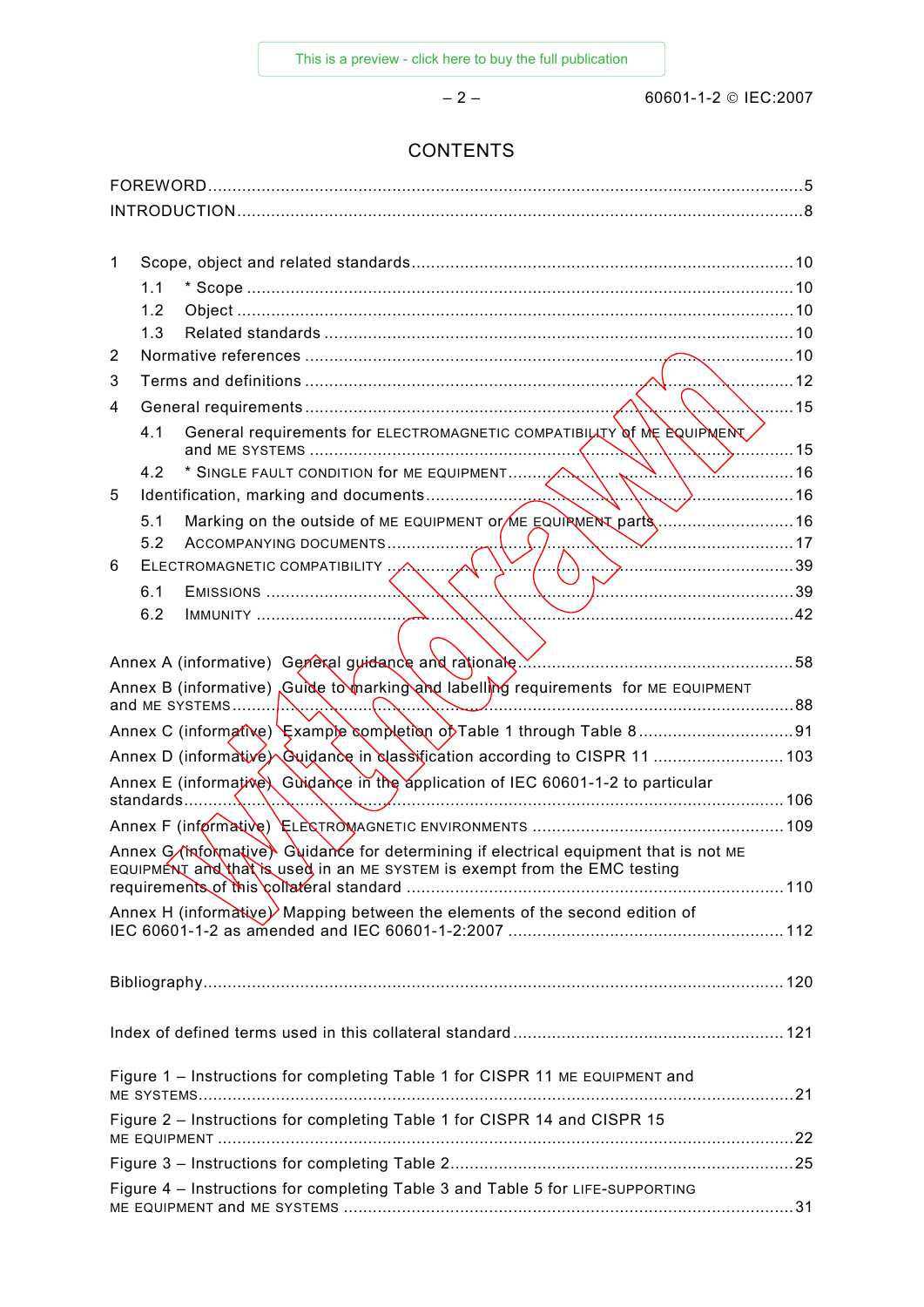60601-1-2 © IEC:2007 – 3 –

| Figure 5 - Instructions for completing Table 4 and Table 6 for ME EQUIPMENT and<br>ME SYSTEMS that are not LIFE-SUPPORTING                                                                                                                       | 32  |
|--------------------------------------------------------------------------------------------------------------------------------------------------------------------------------------------------------------------------------------------------|-----|
| Figure A.1 - Example of cable arrangement for radiated IMMUNITY test  86                                                                                                                                                                         |     |
| Figure A.2 - Examples showing maximum dimension for ME EQUIPMENT with one and<br>with two cables                                                                                                                                                 | 87  |
| Figure G.1 - Procedure for determining if electrical equipment that is not ME EQUIPMENT<br>and that is used in an ME SYSTEM is exempt from the EMC testing requirements of this                                                                  | 111 |
| Table 1 - Guidance and MANUFACTURER'S declaration - ELECTROMAGNETIC EMISSIONS -                                                                                                                                                                  | 20  |
| Table 2 - Guidance and MANUFACTURER'S declaration []- electromagnetig MMUNITY -<br>for all ME EQUIPMENT and ME SYSTEMS                                                                                                                           | 24  |
| Table 3 – Guidance and MANUFACTURER's declaration – electromagnetic $\binom{M}{M}$ unity $\geq$ for<br>LIFE-SUPPORTING ME EQUIPMENT and ME SYSTEMS                                                                                               | 27  |
| Table 4 – Guidance and MANUFACTURER's declaration – electromagnetic winning $\leq$ for<br>ME EQUIPMENT and ME SYSTEMS that are not LIFE-SUPPORTING                                                                                               | 28  |
| Table 5 – Recommended separation distances between portable and mobile RF<br>communications equipment and the ME EQUIPMENT or $M = 8$ STEM $-$ For LIFE-SUPPORTING<br>ME EQUIPMENT and ME SYSTEMS                                                | 29  |
| Table 6 - Recommended separation distances between portable and mobile RF<br>communications equipment and the $M \geq C$ $\frac{1}{C}$ $\frac{1}{C}$ $\frac{1}{C}$ $\frac{1}{C}$ for ME EQUIPMENT<br>and ME SYSTEMS that are not LIFE-SUPPORTING | 30  |
| Table 7 – Guidance and MANUFACTURER's declaration – electromagnetic IMMUNITY – for<br>LIFE-SUPPORTING ME EQUIPMENT and ME SYSTEMS that are specified for use only in a<br>shielded location                                                      | 36  |
| Table 8 – Guidance and MANUFACTURER'S declaration – electromagnetic IMMUNITY – for<br>ME EQUIPMENT and ME SYSTEMS that are not LIFE-SUPPORTING and are specified for use<br>only in a shielded becation                                          | 37  |
| Table 9 - Modulation <i>frequency</i> PHYSIOL QGICAL SIMULATION FREQUENCY, and<br>OPERATING FREQUENCY                                                                                                                                            | 46  |
|                                                                                                                                                                                                                                                  |     |
|                                                                                                                                                                                                                                                  |     |
| Table B.1 Marking on the outside of ME EQUIPMENT, ME SYSTEMS or their parts 88                                                                                                                                                                   |     |
|                                                                                                                                                                                                                                                  |     |
|                                                                                                                                                                                                                                                  |     |
|                                                                                                                                                                                                                                                  |     |
|                                                                                                                                                                                                                                                  |     |
|                                                                                                                                                                                                                                                  |     |
|                                                                                                                                                                                                                                                  |     |
|                                                                                                                                                                                                                                                  |     |
|                                                                                                                                                                                                                                                  |     |
|                                                                                                                                                                                                                                                  |     |
|                                                                                                                                                                                                                                                  |     |
|                                                                                                                                                                                                                                                  |     |
|                                                                                                                                                                                                                                                  |     |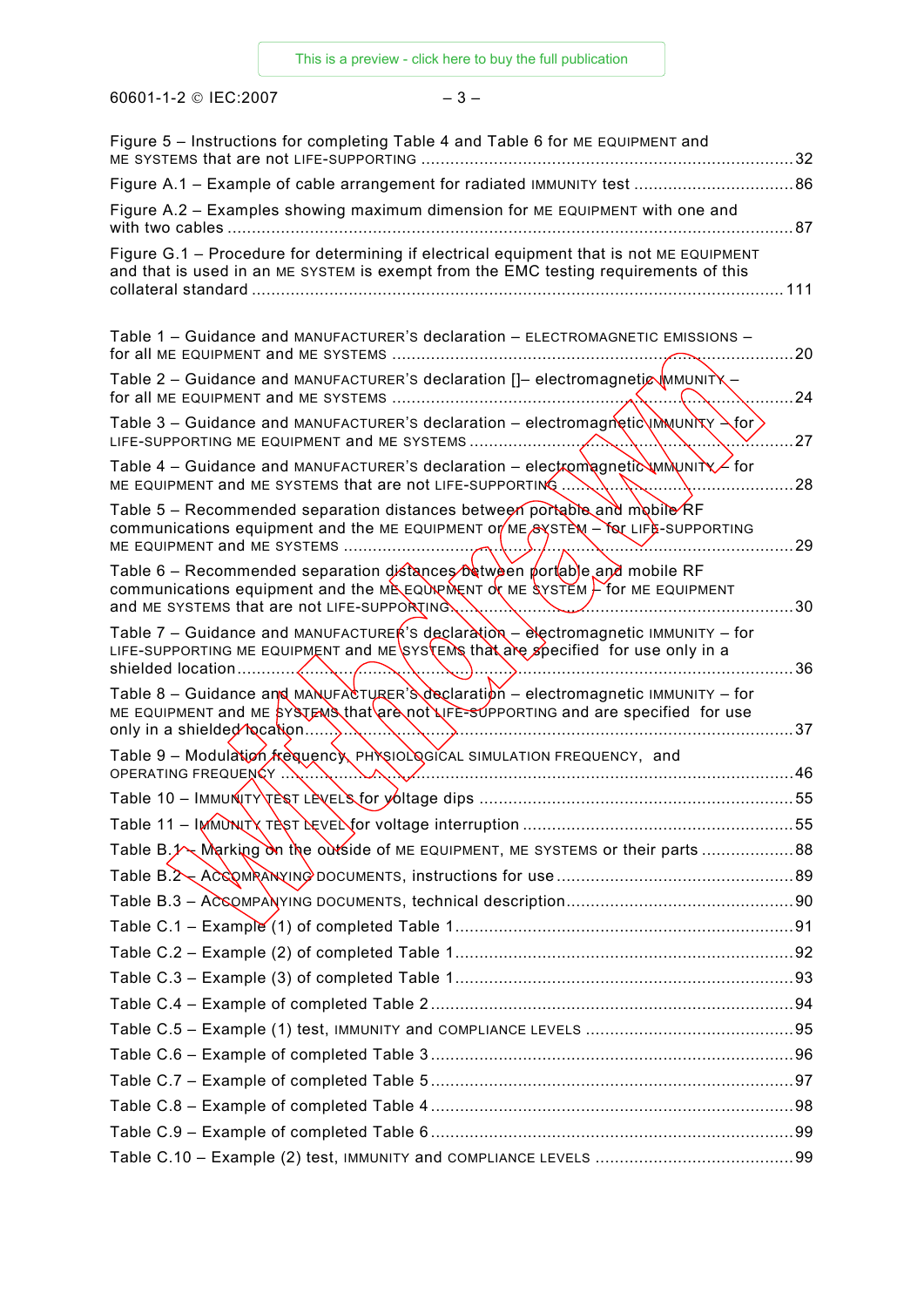– 4 – 60601-1-2 © IEC:2007

| Table H.1 – Mapping between the elements of the eecond edition of IEC 60601-1-2 as |  |
|------------------------------------------------------------------------------------|--|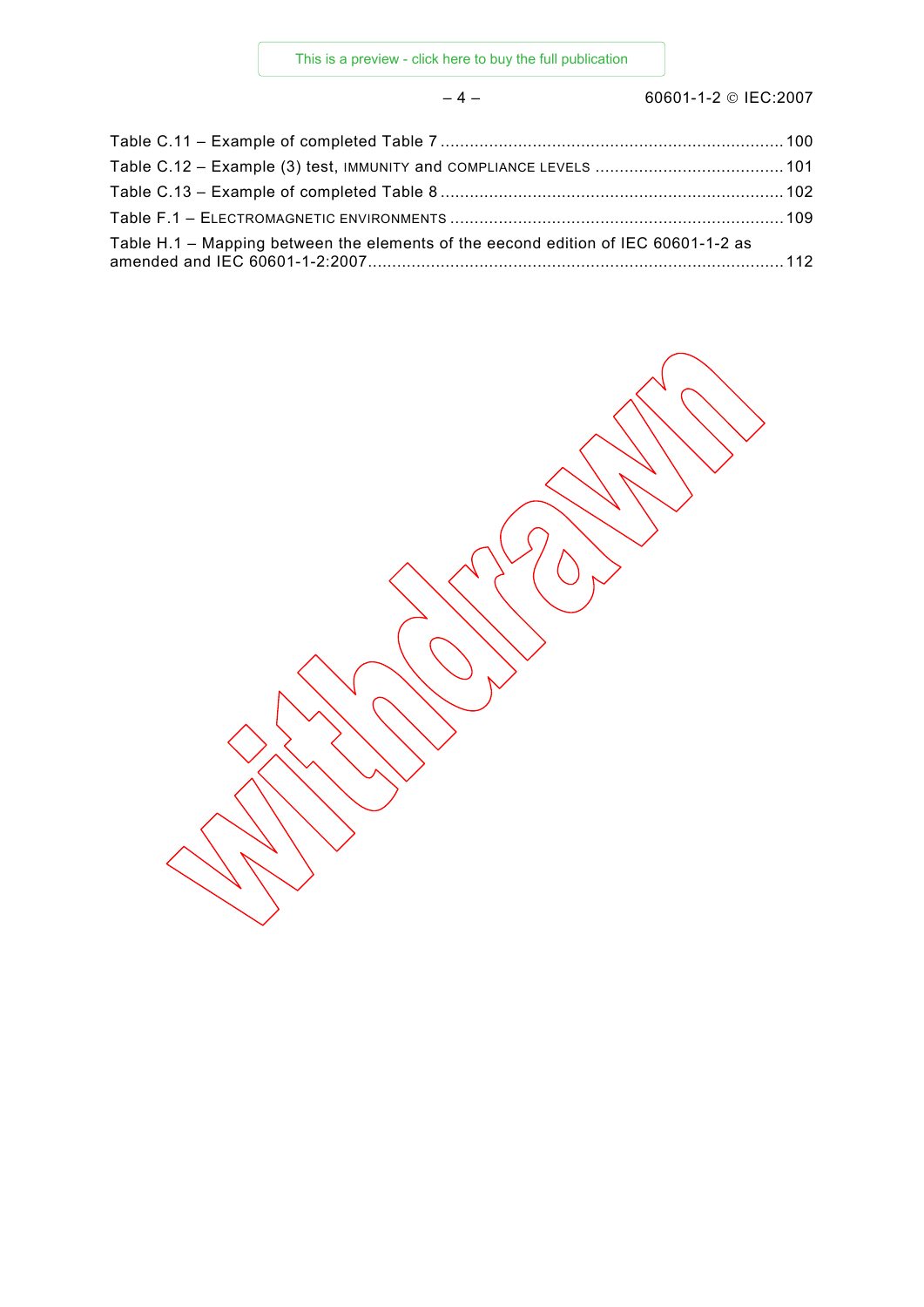<span id="page-8-0"></span> $60601 - 1 - 2 \odot 1 \text{ F}C \cdot 2007$  – 5

#### INTERNATIONAL ELECTROTECHNICAL COMMISSION  $\frac{1}{2}$  ,  $\frac{1}{2}$  ,  $\frac{1}{2}$  ,  $\frac{1}{2}$  ,  $\frac{1}{2}$  ,  $\frac{1}{2}$  ,  $\frac{1}{2}$

#### **MEDICAL ELECTRICAL EQUIPMENT –**

# **Part 1-2: General requirements for basic safety and essential performance – Collateral standard: Electromagnetic compatibility – Requirements and tests**

# FOREWORD

- 1) The International Electrotechnical Commission (IEC) is a worldwide organization for standardization comprising all national electrotechnical committees (IEC National Committees). The object of IEC is to promote international co-operation on all questions concerning standardization in the electrical and electronic fields. To this end and in addition to other activities, IEC publishes International Standards, Technical Specifications, Technical Reports, Publicly Available Specifications (PAS) and Guides (hereatter referred to as "IEC Publication(s)"). Their preparation is entrusted to technical committees; any IEC National Committee interested in the subject dealt with may participate in this preparatory work. International, governmental and nongovernmental organizations liaising with the IEC also participate in this preparation. IEC collaborates closely with the International Organization for Standardization (ISO) in accordance with conditions determined by agreement between the two organizations.
- 2) The formal decisions or agreements of IEC on technical  $(m\text{at} \text{er} \text{s})$  as nearly as possible, an international consensus of opinion on the relevant subjects since each technical committee has representation from all interested IEC National Committees.
- 3) IEC Publications have the form of recommendations for international use and are accepted by IEC National Committees in that sense. While all reasonable efforts are made to ensure that the technical content of IEC Publications is accurate, IEC cannot be held responsible for the way in which they are used or for any misinterpretation by any end  $\mu$ ser.
- 4) In order to promote international uniformity, LEC National Committees undertake to apply IEC Publications transparently to the maximum extent possible in their national and regional publications. Any divergence between any IEC Publication and the corresponding national or regional publication shall be clearly indicated in the latter.
- 5) IEC provides no marking procedure to indicate its approval and cannot be rendered responsible for any equipment declared to be in conformity with an IEC Publication.
- 6) All users should ensure that they have the latest edition of this publication.
- 7) No liability shall attach to IEC or its directors, employees, servants or agents including individual experts and members of its technical committees and IEC National Committees for any personal injury, property damage or other damage of any nature whatsoever, whether direct or indirect, or for costs (including legal fees) and expenses ansing out of the publication, use of, or reliance upon, this IEC Publication or any other IEC Publications.
- 8) Attention is drawn to the Normative references cited in this publication. Use of the referenced publications is indispensable for the correct application of this publication.
- 9) Attention is drawn to the possibility that some of the elements of this IEC Publication may be the subject of patent rights. IEC shall not be held responsible for identifying any or all such patent rights.

International standard IEC 60601-1-2 has been prepared by IEC subcommittee 62A: Common aspects of electrical equipment used in medical practice, of IEC technical committee 62: Electrical equipment in medical practice.

This third edition constitutes a collateral standard to IEC 60601-1: *Medical electrical equipment – Part 1: General requirements for safety and essential performance* hereafter referred to as the general standard.

This document cancels and replaces the second edition of IEC 60601-1-2, and constitutes a technical revision.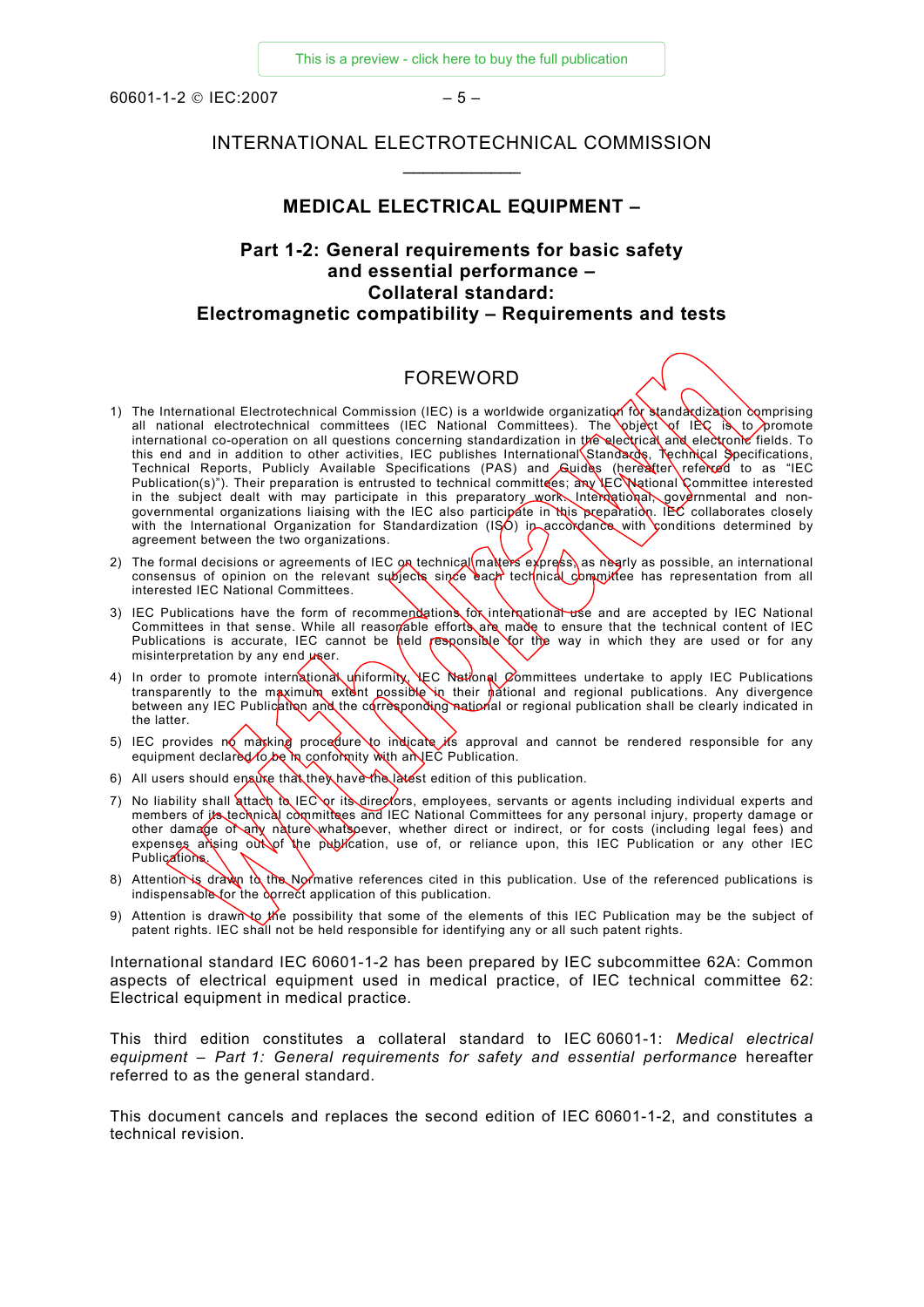$-6 - 6$ 

This edition of IEC 60601-1-2 was revised to structurally align it with the 2005 edition of IEC 60601-1 and to implement the decision of IEC subcommittee 62A that the clause numbering structure of collateral standards written to IEC 60601-1:2005 would adhere to the form specified in ISO/IEC Directives, Part 2:2004. The principle technical changes are in Clause 4, which now recognizes that there is a general requirement for a risk management process in IEC 60601-1:2005.

The text of this standard is based on the following documents:

| <b>FDIS</b>  | Report on voting |
|--------------|------------------|
| 62A/560/FDIS | 62A/567/RVD      |

Full information on the voting for the approval of this standard can be found in the report on voting indicated in the above table.

This publication has been drafted in accordance with the ISO/IEC Directives, Rart 2.

In the 60601 series of publications, collateral standard specify general requirements for safety applicable to:

- a subgroup of MEDICAL ELECTRICAL EQUIPMENT (e.g. radiological equipment); or
- a specific characteristic of all MEDICAL ELECTRICAL EQUIPMENT, not fully addressed in the general standard (e.g. alarm systems).

In this collateral standard, the following print types are used:

- requirements and definitions: roman type.
- *test specifications: italic type.*
- informative material appearing outside of tables, such as notes, examples and references: in smaller type. Normative text of tables is also in a smaller type.
- TERMS DEFINED IN CLAUSE 3 OF THE GENERAL STANDARD, IN THIS COLLATERAL STANDARD OR AS NOTED: SMALL CAPITALS.

NOTE Defined terms are not printed in SMALL CAPITALS in Table 1 through Table 8, in the tables in Annex C and in statements required to appear in the technical description or instructions for use because they are intended for the OPERATOR or RESPONSIBLE ORGANIZATION, who may not be familiar with the defined terms of IEC 60601 standards.

In referring to the structure of this standard, the term

- "clause" means one of the six numbered divisions within the table of contents, inclusive of all subdivisions (e.g. Clause 6 includes 6.1, 6.2, etc.);
- "subclause" means a numbered subdivision of a clause (e.g. 6.1, 6.2 and 6.2.1 are all subclauses of Clause 6).

References to clauses within this standard are preceded by the term "Clause" followed by the clause number. References to subclauses within this standard are by number only.

In this standard, the conjunctive "or" is used as an "inclusive or" so a statement is true if any combination of the conditions is true.

The verbal forms used in this standard conform to usage described in Annex H of the ISO/IEC Directives, Part 2. For the purposes of this standard, the auxiliary verb:

− "shall" means that compliance with a requirement or a test is mandatory for compliance with this standard;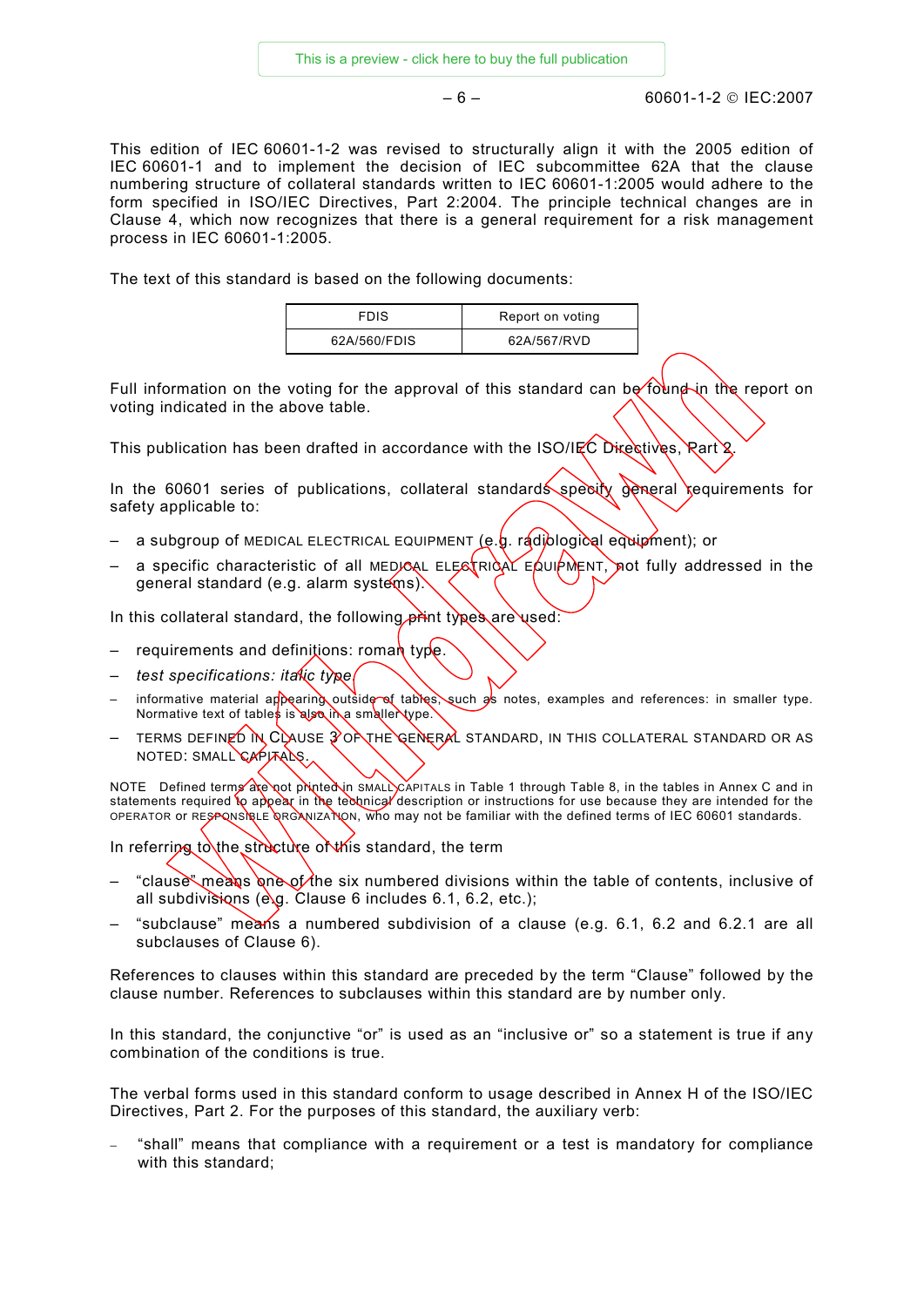$60601 - 1 - 2 \odot 1EC: 2007$  – 7 –

- − "should" means that compliance with a requirement or a test is recommended but is not mandatory for compliance with this standard;
- − "may" is used to describe a permissible way to achieve compliance with a requirement or test.

Clauses, subclauses, items and definitions for which a rationale is provided in informative Annex A are marked with an asterisk (\*).

A list of all parts of the IEC 60601 series, under the general title: *Medical electrical equipment*, can be found on the IEC website.

The committee has decided that the contents of this publication will remain unchanged until the maintenance result date indicated on the IEC web site under "http://webstore.iec.ch" in the data related to the specific publication. At this date, the publication will be

- reconfirmed;
- withdrawn;
- replaced by a revised edition, or
- amended.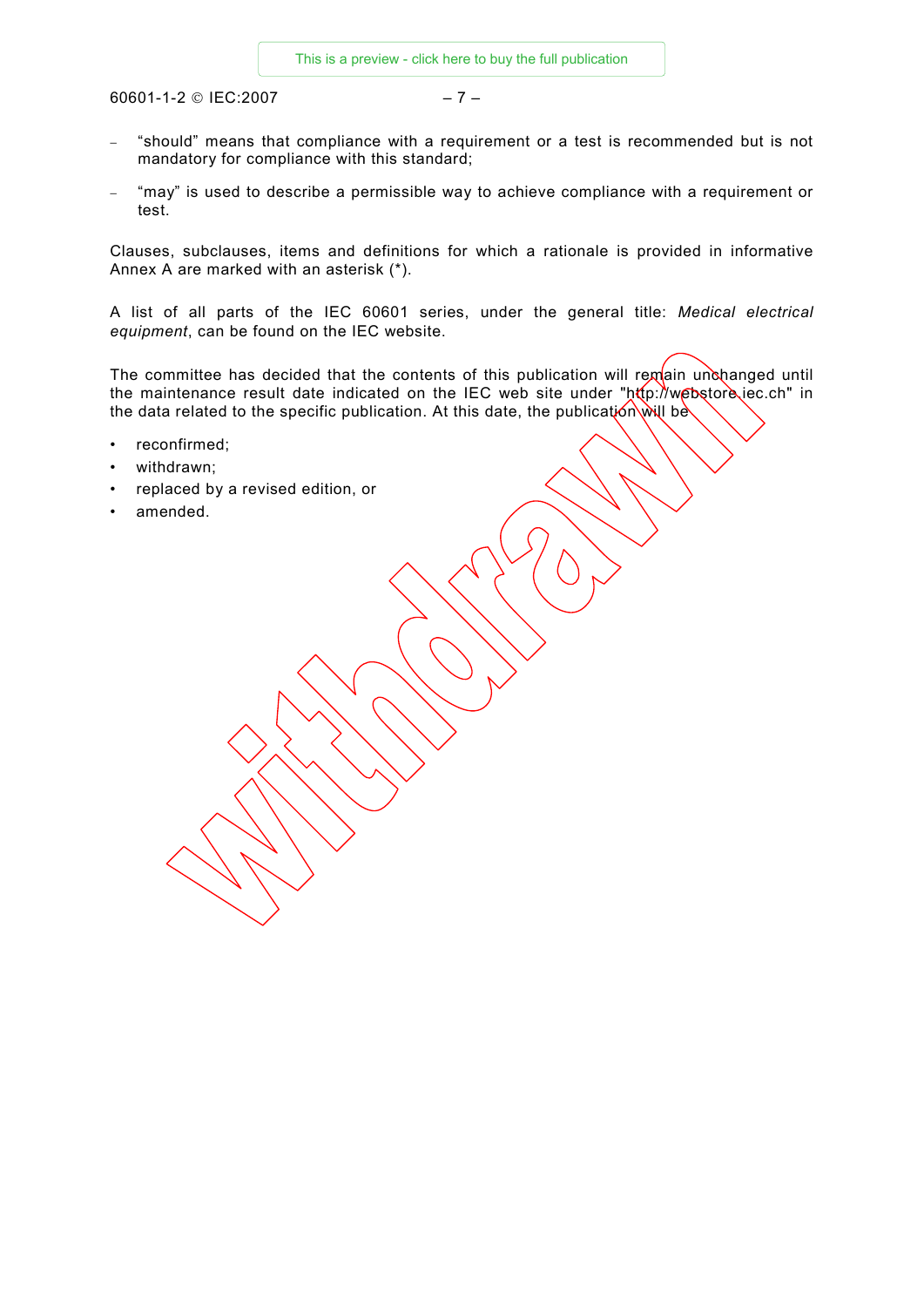– 8 – 60601-1-2 © IEC:2007

#### INTRODUCTION

<span id="page-11-0"></span>The need for establishing specific ELECTROMAGNETIC COMPATIBILITY standards for MEDICAL ELECTRICAL EQUIPMENT and MEDICAL ELECTRICAL SYSTEMS is well recognized.

In particular, the existence of ELECTROMAGNETIC EMISSION standards is essential for the protection of:

- − safety services;
- − other MEDICAL ELECTRICAL EQUIPMENT and MEDICAL ELECTRICAL SYSTEMS;
- − electrical equipment that is not ME EQUIPMENT (e.g. computers);
- − telecommunications (e.g. radio/TV, telephone, radio-navigation).

Of even more importance, the existence of ELECTROMAGNETIC IMMUNITY standards is essential to assure safety of MEDICAL ELECTRICAL EQUIPMENT and MEDICAL ELECTRICAL SYSTEMS. ELECTROMAGNETIC COMPATIBILITY (see Definition 3.4) differs  $from$  other aspects of safety covered by IEC 60601-1 because the electromagnetic phenomena exist, with varying degrees of severity, in the normal use environment of all MEDICAL  $ECECIRICAK EQUIPMENT$  and MEDICAL ELECTRICAL SYSTEMS and by definition the equipment must "perform satisfactorily" within its intended environment in order to establish ELECTROMAGNETIC COMPATIBILITY. This means that the conventional single fault approach to safety is not appropriate for application to ELECTROMAGNETIC COMPATIBILITY standards. The ELECTROMAGNETIC DISTURBANCE environment can be compared to ambient temperature,  $h\psi$  midity and atmospheric pressure. MEDICAL ELECTRICAL EQUIPMENT and MEDICAL ELECTRICAL SYSTEMS may experience environmental conditions within the expected range  $\partial t$  any time,  $\partial u$  for extended periods of time. As with atmospheric pressure and humidity, the OPERATOR of the MEDICAL ELECTRICAL EQUIPMENT or MEDICAL ELECTRICAL SYSTEM may not be aware of ambient levels on a continuous basis. The IMMUNITY TEST LEVELS specified in this collateral standard (IEC 60601 TEST LEVELS) represent the range found in the general medical use environment. Therefore, under these conditions, the performance of the MEDICAL ELECTRICAL EQUIPMENT or MEDICAL ELECTRICAL SYSTEM would also be expected to be normal.

MEDICAL ELECTRICAL EQUIPMENT and MEDICAL ELECTRICAL SYSTEMS are used in the practice of medicine because they provide needed FUNCTIONS. If MEDICAL ELECTRICAL EQUIPMENT or a MEDICAL ELECTRICAL SYSTEM does not provide its needed FUNCTION, because of a lack of IMMUNITY to events expected in the normal use environment, this interferes with the practice of medicine and cannot be considered an acceptable situation.

This edition recognizes that there is a shared responsibility between MANUFACTURERS. RESPONSIBLE ORGANIZATIONS and OPERATORS to ensure that MEDICAL ELECTRICAL EQUIPMENT and MEDICAL ELECTRICAL SYSTEMS are designed and operated as intended. The MEDICAL ELECTRICAL EQUIPMENT OF MEDICAL ELECTRICAL SYSTEM MANUFACTURER'S responsibility is to design and manufacture to meet the requirements of this collateral standard and to disclose information to the RESPONSIBLE ORGANIZATION or OPERATOR so that a compatible ELECTROMAGNETIC ENVIRONMENT can be maintained in order that the MEDICAL ELECTRICAL EQUIPMENT or MEDICAL ELECTRICAL SYSTEM will perform as intended.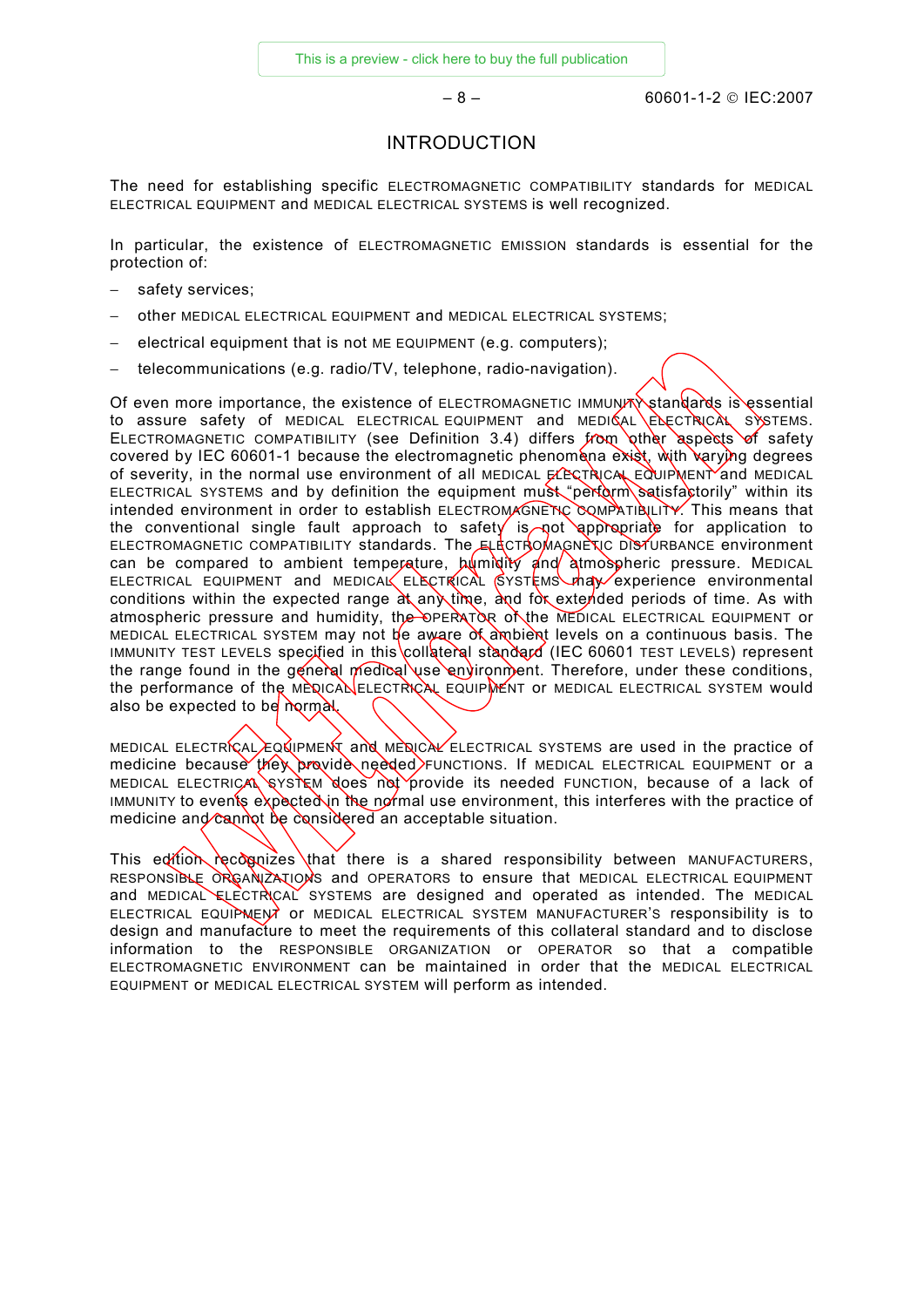$60601 - 1 - 2 \odot 1 \text{ F}C \cdot 2007$  – 9 –

Because the practice of medicine involves many specialities, there will by necessity be MEDICAL ELECTRICAL EQUIPMENT and MEDICAL ELECTRICAL SYSTEMS that are designed to perform a variety of FUNCTIONS. Some FUNCTIONS involve, for example, measurement of signals from a PATIENT that are of very low levels when compared to ELECTROMAGNETIC NOISE levels that can be coupled into MEDICAL ELECTRICAL EQUIPMENT and MEDICAL ELECTRICAL SYSTEMS during the ELECTROMAGNETIC IMMUNITY testing specified in this collateral standard. Because of the proven benefits of many such MEDICAL ELECTRICAL EQUIPMENT and MEDICAL ELECTRICAL SYSTEMS, this collateral standard allows the IMMUNITY TEST LEVELS to be lowered, provided there is sufficient justification based on physical, technological or physiological limitations. In this case, the MANUFACTURER is required to disclose the levels at which the MEDICAL ELECTRICAL EQUIPMENT or MEDICAL ELECTRICAL SYSTEM meets the performance requirements of this collateral standard and to specify the characteristics of the ELECTROMAGNETIC use environment and how this environment is established, in which the MEDICAL ELECTRICAL EQUIPMENT or MEDICAL ELECTRICAL SYSTEM will perform as intended.

This collateral standard also recognizes that for certain environments, higher IMMUNITY LEVELS may be required. Research necessary to determine how to identify the environments that may require higher IMMUNITY LEVELS, as well as what the levels should be,  $\frac{\partial \phi}{\partial n}$  progress.

Finally, this collateral standard recognizes that for  $HEE-SUPPOQATING-MEDCAL$  ELECTRICAL EQUIPMENT and MEDICAL ELECTRICAL SYSTEMS, higher levels OLIMMUNITY are necessary in order to establish a broader safety margin, even for use in the general medical use environment. Therefore, this collateral standard specifies  $\alpha d\alpha$  requirements for LIFE-SUPPORTING MEDICAL ELECTRICAL EQUIPMENT and MEDICAL ELECTRICAL SYSTEMS.

This collateral standard is based on existing IEC standards prepared by subcommittee 62A, technical committee 77 (electromagnetic compatibility between electrical equipment including networks) and CISPR (International special committee on radio interference).

The ELECTROMAGNETIC COMPATIBILITY requirements specified by this collateral standard are generally applicable to MEDICAL ELECTRICAL EQUIPMENT and MEDICAL ELECTRICAL SYSTEMS as defined in 3.63 and 3.64 in the general standard. For certain types of MEDICAL ELECTRICAL EQUIPMENT and  $\sqrt{\text{ED}}$  CAL ELECTRICAL SYSTEMS, these requirements may need to be modified by the special requirements of a particular standard. Writers of particular standards are encouraged to refer to Annex E for guidance in the application of this collateral standard.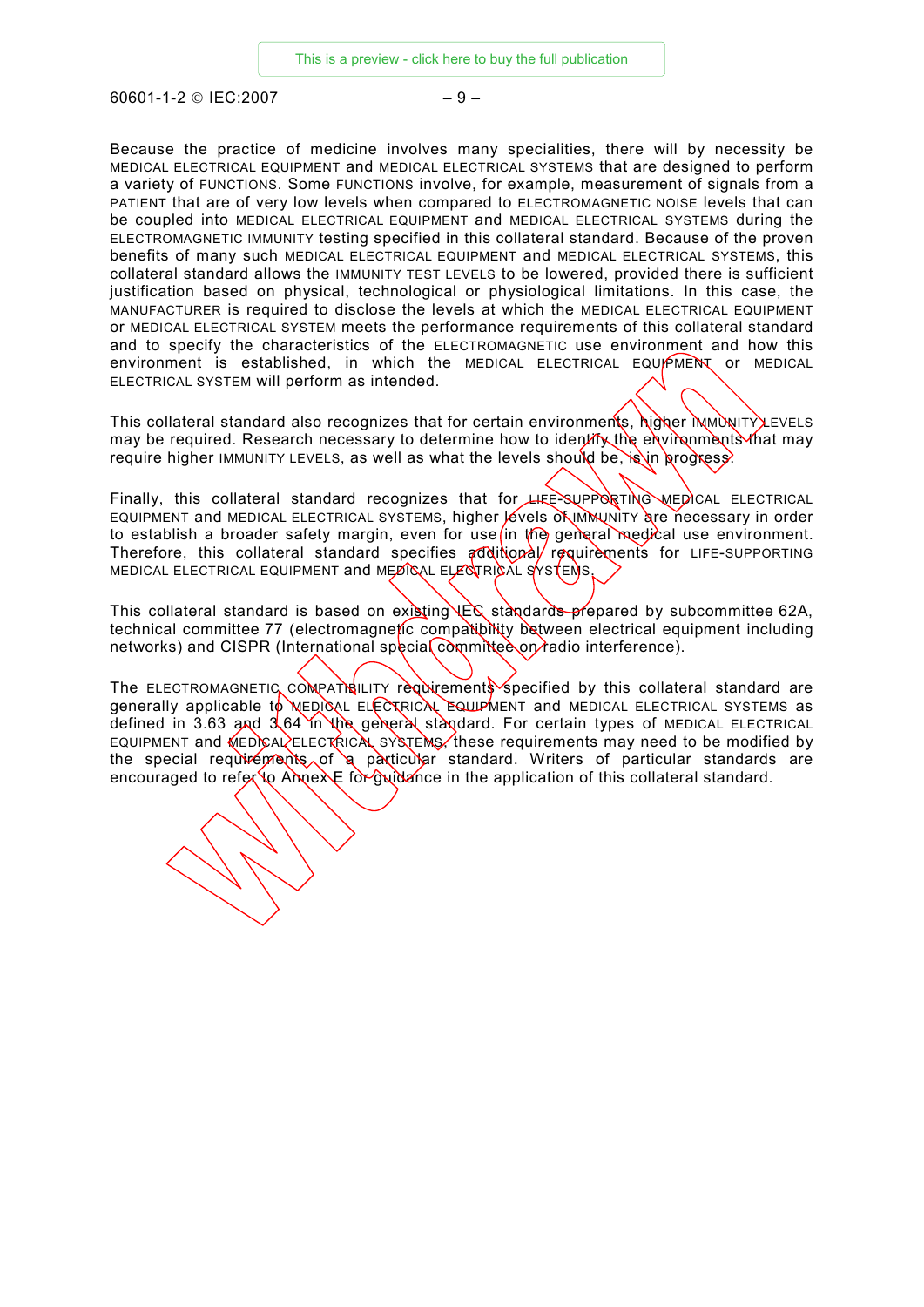[This is a preview - click here to buy the full publication](https://webstore.iec.ch/publication/16786&preview=1)

– 10 – 60601-1-2 © IEC:2007

# **MEDICAL ELECTRICAL EQUIPMENT –**

# <span id="page-13-0"></span>**Part 1-2: General requirements for basic safety and essential performance – Collateral standard: Electromagnetic compatibility – Requirements and tests**

## **1 Scope, object and related standards**

#### **1.1 \* Scope**

This International Standard applies to the BASIC SAFETY and ESSENTIAL PERFORMANCE of MEDICAL ELECTRICAL EQUIPMENT and MEDICAL ELECTRICAL SYSTEMS, hereafter referred to as ME EQUIPMENT and ME SYSTEMS.

This collateral standard applies to ELECTROMAGNETIC COMPATIBILITY of ME EQUIPMENT and ME SYSTEMS.

#### **1.2 Object**

The object of this collateral standard is to specify general requirements and tests for ELECTROMAGNETIC COMPATIBILITY of ME EQUIPMENT and ME SYSTEMS. They are in addition to the requirements of the general standard and serve as the basis for particular standards.

#### **1.3 Related standards**

#### **1.3.1 IEC 60601-1**

For ME EQUIPMENT and ME SYSTEMS, this collateral standard complements IEC 60601-1.

When referring  $\sqrt{EC}$  60601-1 on to this collateral standard, either individually or in combination, the following conventions are used:

- "the general standard" designates IEC 60601-1 alone;
- "this collateral standard" designates IEC 60601-1-2 alone;
- "this standard" designates the combination of the general standard and this collateral standard.

#### **1.3.2 Particular standards**

A requirement in a particular standard takes priority over the corresponding requirement in this collateral standard.

#### **2 Normative references**

The following referenced documents are indispensable for the application of this document. For dated references, only the edition cited applies. For undated references, the latest edition of the referenced document (including any amendments) applies.

IEC 60417, *Graphical symbols for use on equipment*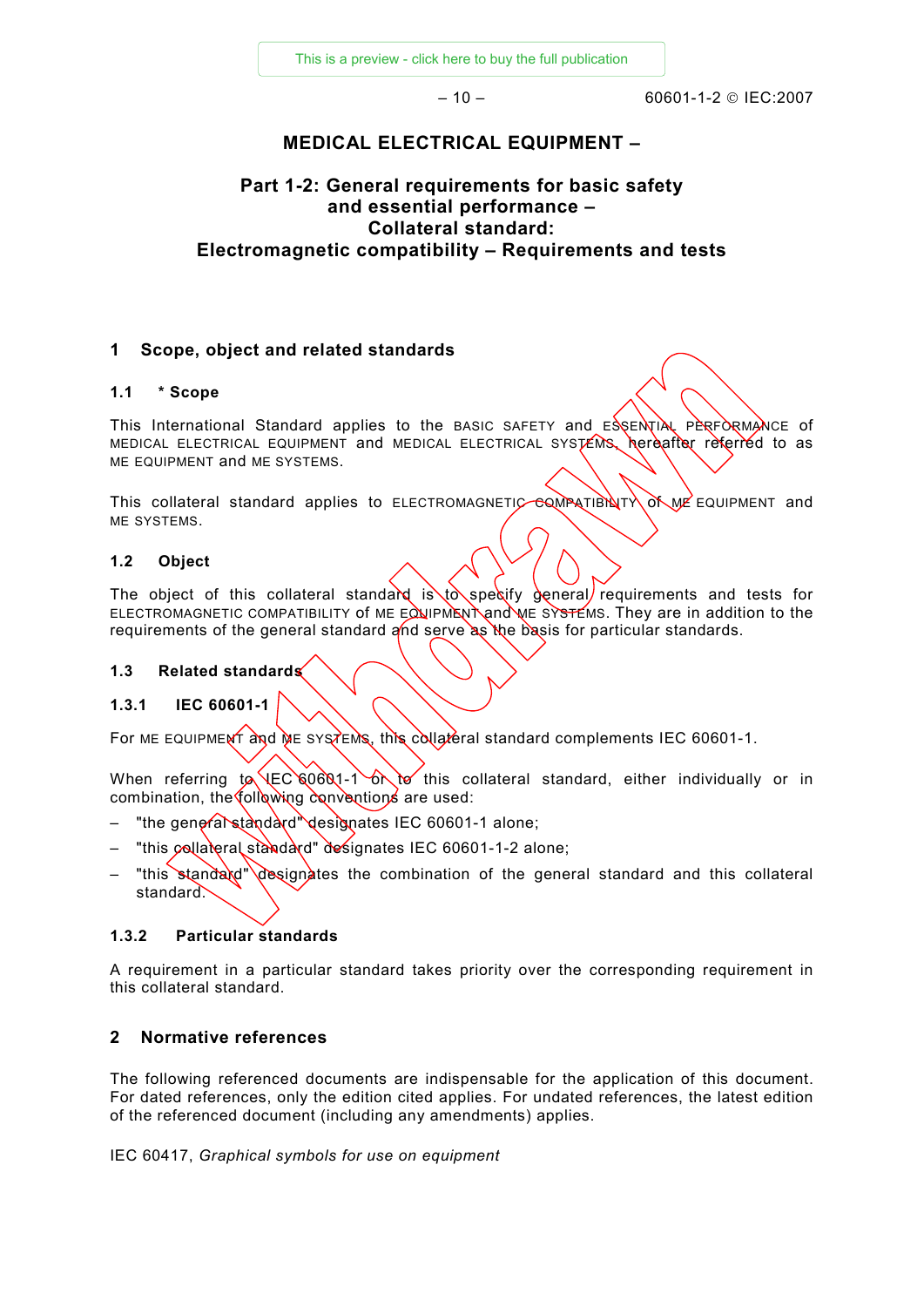$60601 - 1 - 2 \odot 1 \text{ F} \text{C}$ ; 2007

IEC 60601-1:2005, *Medical electrical equipment – Part 1: General requirements for basic safety and essential performance* 

IEC 60601-1-8:2006, *Medical electrical equipment – Part 1-8: General requirements for basic safety and essential performance – Collateral standard: General requirements, tests and guidance for alarm systems in medical electrical equipment and medical electrical systems* 

IEC 61000-3-2, *Electromagnetic compatibility (EMC) – Part 3-2: Limits – Limits for harmonic current emissions (equipment input current* ≤ *16 A per phase)*

IEC 61000-3-3, *Electromagnetic compatibility (EMC) – Part 3-3: Limits – Limitation of voltage fluctuations and flicker in low-voltage supply systems for equipment with rated current ≤ 16 A* 

IEC 61000-4-2, *Electromagnetic compatibility (EMC) – Part 4-2: Testing and measurement techniques – Electrostatic discharge immunity test* 

IEC 61000-4-3, *Electromagnetic compatibility (EMC) – Part 4-3: Testing and measurement techniques – Radiated, radio-frequency, electromagnetic field immunity test*

IEC 61000-4-4, *Electromagnetic compatibility (EMC) – Part 4-4: Testing and measurement techniques – Electrical fast transient/burst immunity test* 

IEC 61000-4-5, *Electromagnetic compatibility (EMC) – Part 4-5: Testing and measurement techniques – Surge immunity test* 

IEC 61000-4-6:2003, *Electromagnetic compatibility (EMC) – Part 4-6: Testing and measurement techniques – Immunity to conducted disturbances, induced by radio-frequency fields* [1\)](#page-14-0)

Amendment 1 (2004) Amendment 2 (2006)

 $\frac{1}{2}$ 

IEC 61000-4-8, *Electromagnetic compatibility (EMC) – Part 4-8: Testing and measurement techniques – Power frequency magnetic field immunity test* 

IEC 61000-4-11, *Electromagnetic compatibility (EMC) – Part 4-11: Testing and measuring techniques –Voltage dips, short interruptions and voltage variations immunity tests*

CISPR 11, *Industrial, scientific and medical (ISM) radio-frequency equipment – Electromagnetic disturbance characteristics – Limits and methods of measurement*

CISPR 14-1, *Electromagnetic compatibility – Requirements for household appliances, electric tools and similar apparatus – Part 1: Emission*

CISPR 15, *Limits and methods of measurement of radio disturbance characteristics of electrical lighting and similar equipment* 

CISPR 16-1-2, *Specification for radio disturbance and immunity measuring apparatus and methods – Part 1-2: Radio disturbance and immunity measuring apparatus* – *Ancillary equipment – Conducted disturbances*

CISPR 22, *Information technology equipment – Radio disturbance characteristics – Limits and methods of measurement*

<span id="page-14-0"></span><sup>1)</sup> There exists a consolidated edition 2.2 (2006) that includes IEC 61000-4-6 (2003) and its Amendment 1 (2004) and Amendment 2 (2006).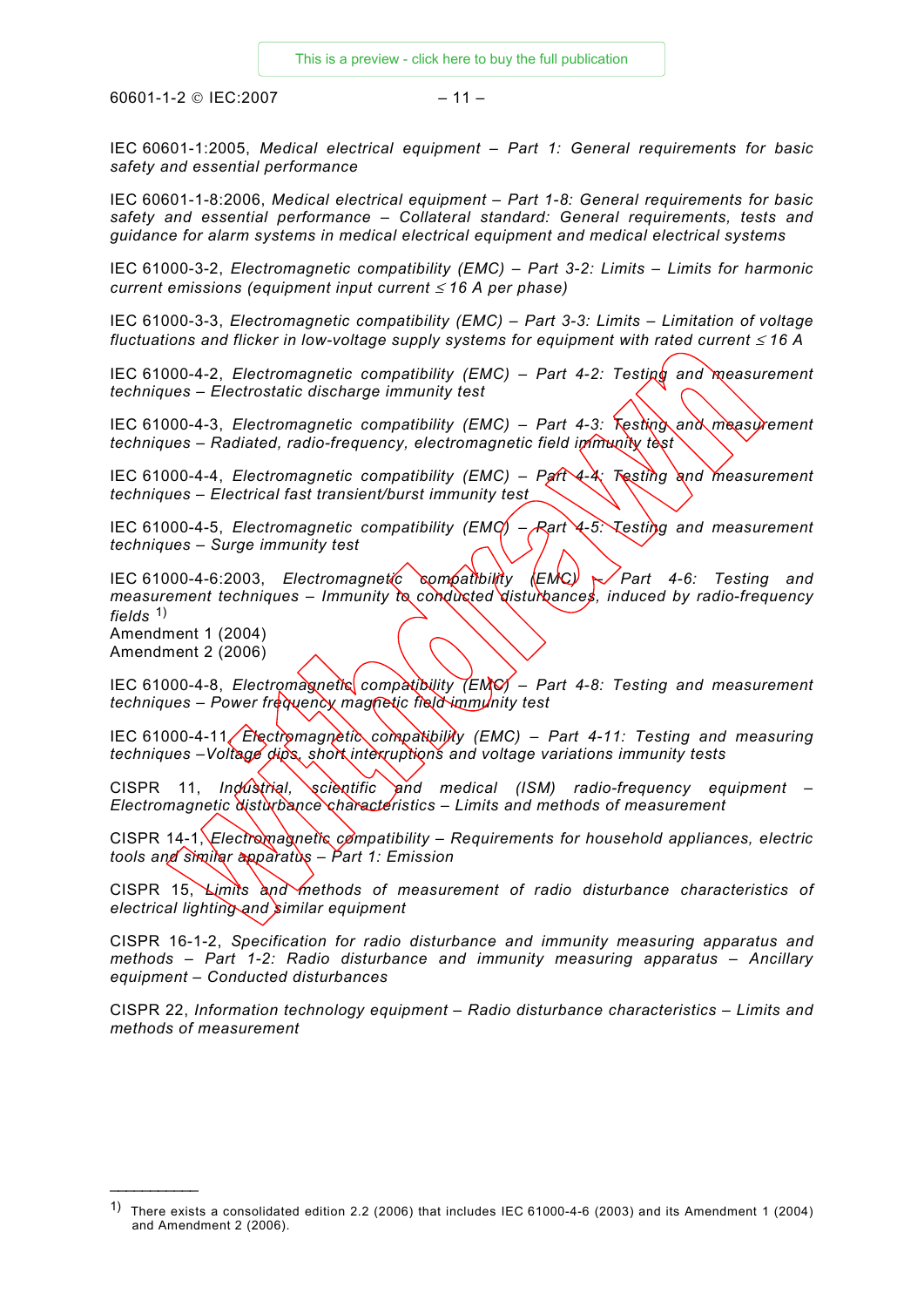[This is a preview - click here to buy the full publication](https://webstore.iec.ch/publication/16786&preview=1)

– 5 –

SC 62A/Publication CEI 60601-1-2 (2007), Troisième édition/I-SH 01

## **APPAREILS ÉLECTROMÉDICAUX –**

# **Partie 1-2: Exigences générales pour la sécurité de base et les performances essentielles – Norme collatérale: Compatibilité électromagnétique – Exigences et essais**

# **FEUILLE D'INTERPRÉTATION**

La présente feuille d'interprétation a été établie par le SC 62A; Aspects généraux des équipements électriques utilisés en pratique médicale.

Le texte de cette feuille d'interprétation est issu des documents suivants:

| SН          | Rapport de vote |
|-------------|-----------------|
| 62A/685/ISH | 62A/694/RVD     |
|             |                 |

Le rapport de vote indiqué dans le tableau ci-des sub donne toute information sur le vote ayant abouti à l'approbation de cette feuille d'interprétation.

 $\frac{1}{2}$ 

**Paragraphe 6.2.2.2 e)** (IMMUNITÉ/DES)

(Ceci s'applique également au paragraphe 36.[2](#page-15-0)02.2 b) 5) de la CEI 60601-1-2:2001<sup>2</sup>.)

Ce paragraphe spécifie

*L'essai peut être réalisé avec l'APPAREIL ou le SYSTÈME EM alimenté par l'une quelconque de ses tensions et fréquences NOMINALES d'entrée.*

La clarification est loss univante:

*L'essai peut être réalisé à toute tension d'entrée et toute fréquence dans les domaines de tensions et de fréquences ASSIGNÉES de l'APPAREIL ou du SYSTÈME EM. Si l'APPAREIL ou le SYSTÈME EM est soumis à l'essai à une tension d'entrée d'alimentation et une fréquence d'entrée d'alimentation satisfaisant à cette spécification, il n'est pas nécessaire d'effectuer d'autres essais à des tensions ou fréquences supplémentaires.* 

**Paragraphe 6.2.3.2 j)** (IMMUNITÉ aux rayonnements RF)

(Ceci s'applique également au paragraphe 36.202.3 b) 10) de la CEI 60601-1-2:2001.)

Ce paragraphe spécifie:

*L'essai peut être réalisé avec l'APPAREIL ou le SYSTÈME EM alimenté par l'une quelconque de ses tensions et fréquences NOMINALES d'entrée.* 

La clarification est la suivante:

—————————

<span id="page-15-0"></span><sup>2)</sup> Il existe une édition consolidée 2.1 (retirée) qui comprend la CEI 60601-1-2 :2001 et son Amendement 1 (2004).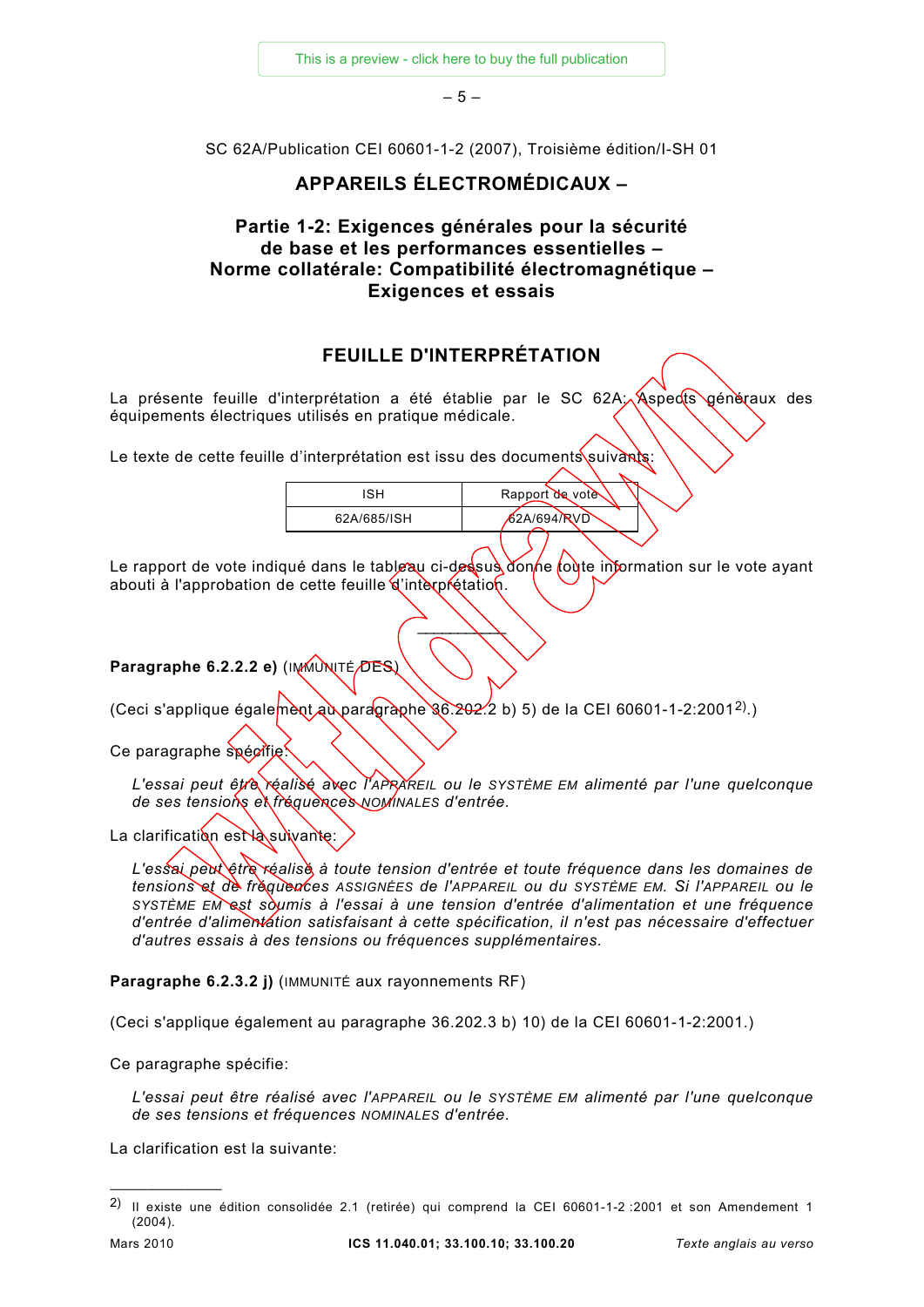– 6 –

*L'essai peut être réalisé à toute tension d'entrée et toute fréquence dans les domaines de tensions et de fréquences ASSIGNÉES de l'APPAREIL ou du SYSTÈME EM. Si l'APPAREIL ou le SYSTÈME EM est soumis à l'essai à une tension d'entrée d'alimentation et une fréquence d'entrée d'alimentation satisfaisant à cette spécification, il n'est pas nécessaire d'effectuer d'autres essais à des tensions ou fréquences supplémentaires.*

**Paragraphe 6.2.4.2 e)** (IMMUNITÉ aux transitoires électriques rapides en salve)

(Ceci s'applique également au paragraphe 36.202.4 b) 5) de la CEI 60601-1-2:2001.)

Ce paragraphe spécifie:

*Pour les APPAREILS et les SYSTÈMES EM ayant plusieurs réglages de tension d'entrée d'alimentation électrique ou une possibilité de sélection de tension automatique, l'essai est réalisé aux tensions d'entrée ASSIGNÉES minimales et maximales. L'essai peut être réalisé avec l'APPAREIL ou le SYSTÈME EM alimenté par l'une quelconque de ses fréquences NOMINALES d'alimentation.* 

La clarification est la suivante:

*Pour les APPAREILS et les SYSTÈMES EM ayant plusieurs réglages de tension d'entrée d'alimentation électrique ou une possibilité de sélection de tension automatique, l'essai doit être réalisé aux tensions d'entrée d'alimentation ASSIGNÉES minimales et maximales de l'APPAREIL ou du SYSTÈME EM. L'essai peut être féalisé à toute fréquence d'entrée d'alimentation dans le domaine assigné de l'APPAREIL ou du SYSTÈME EM. Si l'APPAREIL ou le SYSTÈME EM est soumis à l'essai aux tensions d'entrée d'alimentation et une fréquence d'entrée d'alimentation satisfaisant à cette spécification, il n'est pas nécessaire d'effectuer d'autres essais à des tensions ou fréquences supplémentaires.*

**Paragraphe 6.2.5.2 f)** (IMMUNNE aux ondes de choc)

(Ceci s'applique également au paragraphe 36.202.5 b) 6) de la CEI 60601-1-2:2001.)

Ce paragraphe spécifie

*Pour les APPAREILS et les SYSTÈMES EM ayant plusieurs réglages de tension d'entrée d'alimentation électrique ou une possibilité de sélection de tension automatique, l'essai est réalisé aux tensions d'entrée ASSIGNÉES minimales et maximales. L'essai peut être réalisé avec l'APPAREIL EM ou le SYSTÈME EM alimenté par l'une quelconque de ses fréquences NOMINALES d'alimentation.* 

La clarification est la suivante:

*Pour les APPAREILS et les SYSTÈMES EM ayant plusieurs réglages de tension d'entrée d'alimentation électrique ou une possibilité de sélection de tension automatique, l'essai doit être réalisé aux tensions d'entrée d'alimentation ASSIGNÉES minimales et maximales de l'APPAREIL ou du SYSTÈME EM. L'essai peut être réalisé à toute fréquence d'entrée d'alimentation dans le domaine assigné de l'APPAREIL ou du SYSTÈME EM. Si l'APPAREIL ou le SYSTÈME EM est soumis à l'essai aux tensions d'entrée d'alimentation et une fréquence d'entrée d'alimentation satisfaisant à cette spécification, il n'est pas nécessaire d'effectuer d'autres essais à des tensions ou fréquences supplémentaires.* 

**Paragraphe 6.2.6.2 j)** (IMMUNITÉ aux RF conduites)

(Ceci s'applique également au paragraphe 36.202.6 b) 10) de la CEI 60601-1-2:2001.)

Ce paragraphe spécifie: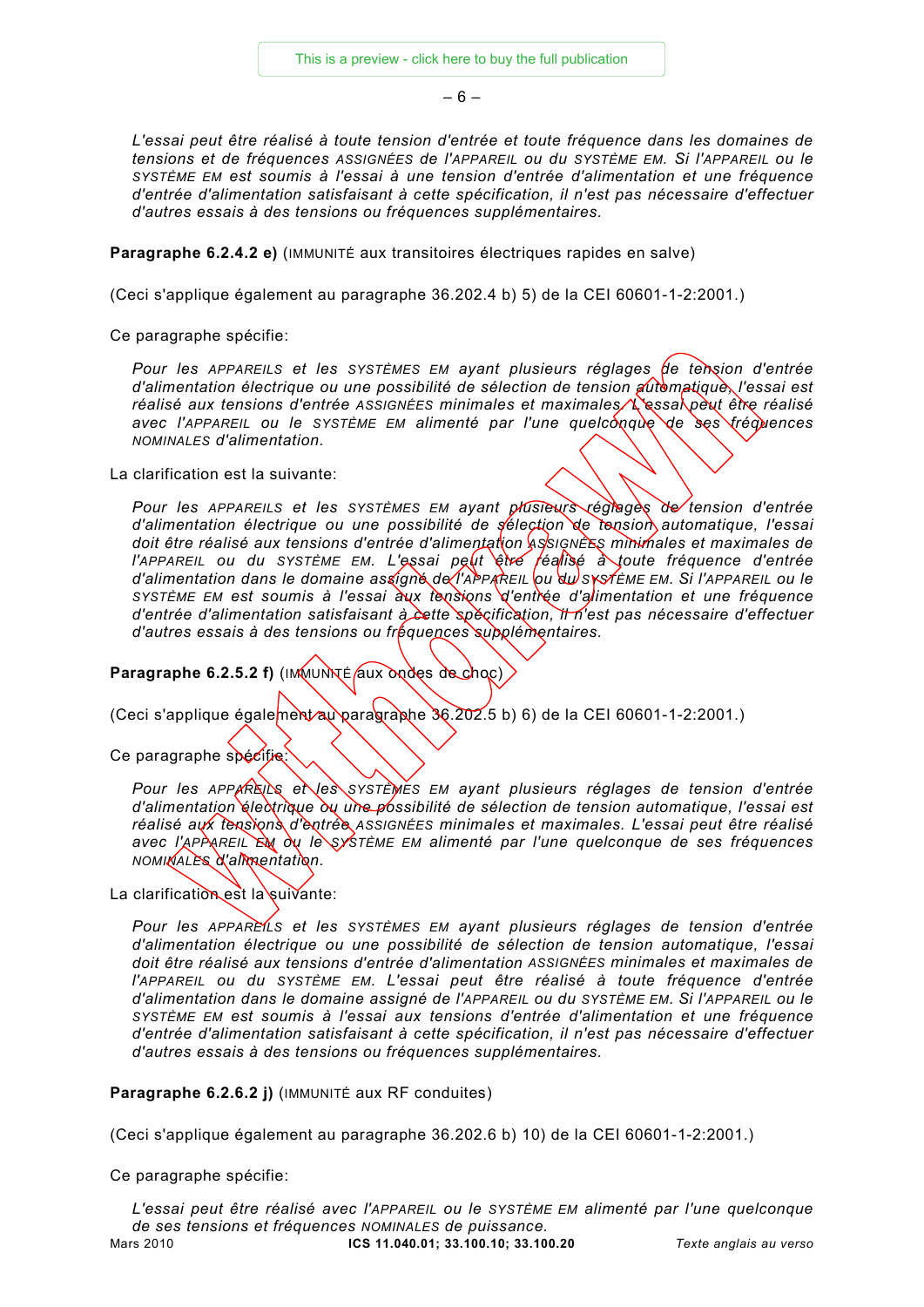– 7 –

La clarification est la suivante:

*L'essai peut être réalisé à toute tension d'entrée et toute fréquence dans les domaines de tensions et de fréquences ASSIGNÉES de l'APPAREIL ou du SYSTÈME EM. Si l'APPAREIL ou le SYSTÈME EM est soumis à l'essai à une tension d'entrée d'alimentation et une fréquence d'entrée d'alimentation satisfaisant à cette spécification, il n'est pas nécessaire d'effectuer d'autres essais à des tensions ou fréquences supplémentaires*

**Paragraphe 6.2.7.2 c)** (IMMUNITÉ aux creux de tension et aux coupures)

(Ceci s'applique également au paragraphe 36.202.7 b) 4) de la CEI 60601-1-2:2001.)

Ce paragraphe spécifie:

Pour les APPAREILS et les SYSTÈMES EM ayant plusieurs réglages de tension d'entrée *d'alimentation électrique ou une possibilité de sélection de tension automatique, l'essai est réalisé aux tensions d'entrée ASSIGNÉES minimales et maximales. L'essai est effectué à la fréquence d'alimentation minimale ASSIGNÉE*

La clarification est la suivante:

*Pour les APPAREILS et les SYSTÈMES EM ayant plusieurs réglages de tension d'entrée d'alimentation électrique ou une possibilité de sélection de tension automatique, l'essai*  doit être réalisé aux tensions d'entrée ASSIGNEES minimales et maximales de l'APPAREIL ou *du SYSTÈME EM. L'essai doit être réalisé avec l'APPAREIL ou le SYSTÈME EM alimenté à la fréquence d'alimentation ASSIGNÉE minimale. Si l'APPAREIL ou le SYSTÈME EM est soumis à l'essai aux tensions d'entrée d'alimentation et une fréquence d'entrée d'alimentation satisfaisant à cette spécification, il n'est pas nécessaire d'effectuer d'autres essais à des tensions ou fréquences supplémentaires.* 

Paragraphe 6.2.8.1.2 (IMMUNITÉ aux champs magnétiques à la fréquence du réseau)

(Ceci s'applique également au paragraphe 36.202.8.1 b) de la CEI 60601-1-2:2001.)

Ce paragraphe spécifies

*a) (Point 1) dans la CEI 60601-1-2:2001)* 

*Seul l'essai de champ permanent doit être effectué.* 

*– L'essai est réalisé à 50 Hz et à 60 Hz, à exception des APPAREILS et des SYSTÈMES EM ASSIGNÉS pour être utilisés uniquement à l'une de ces fréquences; ces derniers ne doivent être essayés qu'à cette fréquence. Dans les deux cas, pendant l'essai, l'APPAREIL ou le SYSTÈME EM est alimenté à la même fréquence que celle du champ magnétique appliqué.* 

- *Si l'APPAREIL ou le SYSTÈME EM est à SOURCE ÉLECTRIQUE INTERNE ou est alimenté à partir d'une alimentation continue externe, l'essai est réalisé à 50 Hz et à 60 Hz, à exception des APPAREILS et des SYSTÈMES EM prévus pour être utilisés uniquement dans des zones alimentées avec l'une de ces fréquences; ces derniers ne doivent être essayés qu'à cette fréquence.*
- *b) (Point 2) dans la CEI 60601-1-2:2001)*

L'essai peut être réalisé avec l'APPAREIL ou le SYSTÈME EM alimenté par l'une *quelconque de ses tensions NOMINALES d'alimentation.* 

La clarification du point *b)* est la suivante:

*L'essai peut être réalisé à toute tension d'entrée d'alimentation dans le domaine de tensions d'entrée d'alimentation ASSIGNÉES de l'APPAREIL ou du SYSTÈME EM. Si l'APPAREIL ou le SYSTÈME EM est soumis à l'essai à une tension d'entrée d'alimentation, il n'est pas nécessaire d'effectuer d'autres essais à des tensions supplémentaires.*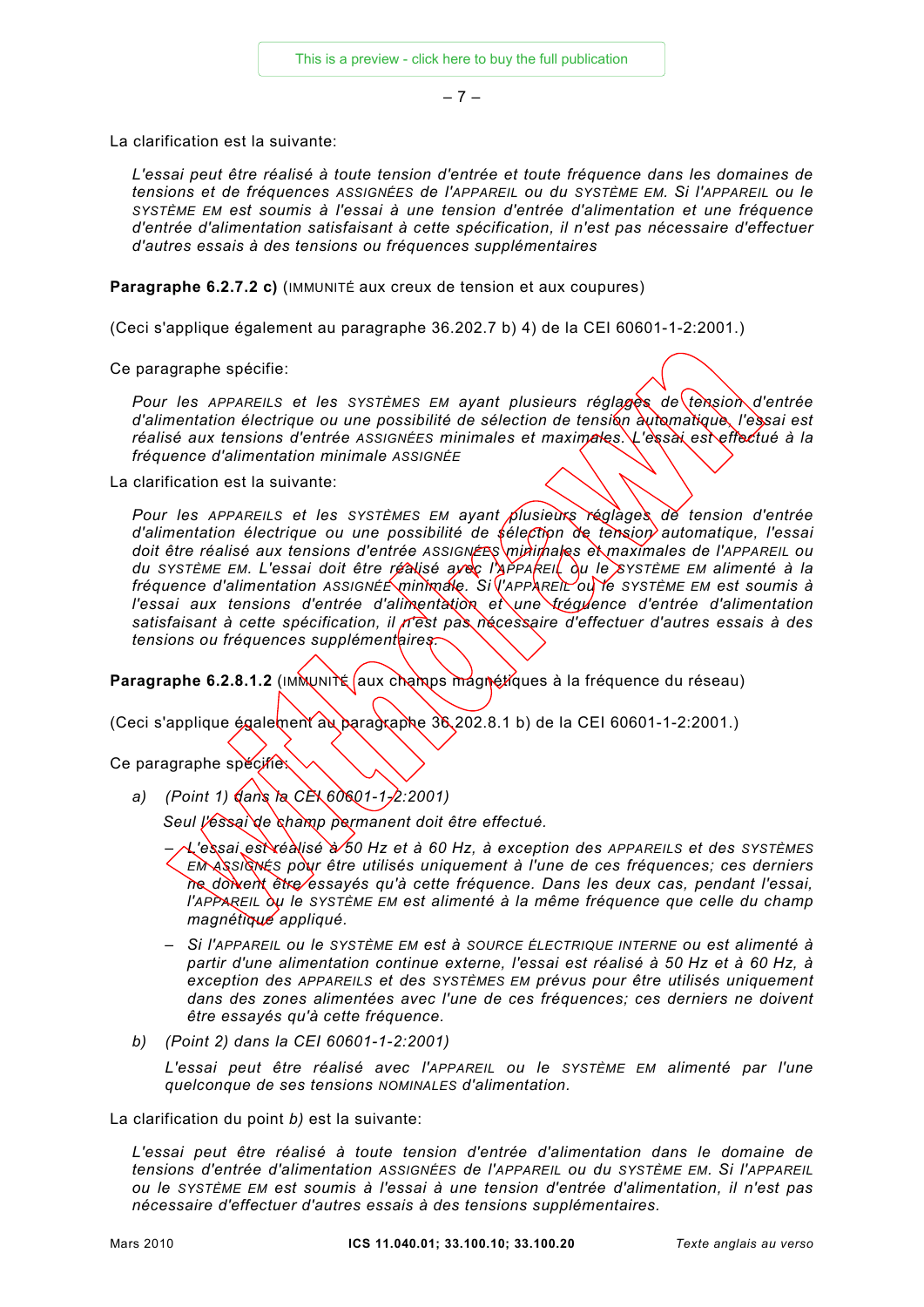– 8 –

Pour les ÉMISSIONS, la CEI 60601-1-2 fait référence à la publication CISPR 11. La CEI 60601- 1-2 n'apporte aucune clarification quant à la tension et la fréquence d'entrée d'alimentation pendant l'essai des ÉMISSIONS.

#### **Le paragraphe 7.5.3 de la publication CISPR 11:2009** spécifie:

L'appareil en essai doit être alimenté à la tension nominale.

La clarification est la suivante:

*L'essai peut être réalisé à toute tension d'entrée et toute fréquence dans les domaines de tensions et de fréquences ASSIGNÉES de l'APPAREIL ou du SYSTÈME EM. Si l'APPAREIL ou le*  SYSTÈME EM est soumis à l'essai à une tension d'entrée d'alimentation et une fréquence *d'entrée d'alimentation satisfaisant à cette spécification, il n'est pas nécessaire d'effectuer d'autres essais à des tensions ou fréquences supplémentaires*

**Le paragraphe 9.1 de la publication CISPR 11:2009** spécifie:

L'appareil en essai doit être alimenté à la tension nominale?

La clarification est la suivante:

*L'essai peut être réalisé à toute tension d'entrée et toute fréquence dans les domaines de tensions et de fréquences ASSIGNÉES de l'APPAREIL ou du SYSTÈME EM. Si l'APPAREIL ou le SYSTÈME EM est soumis à l'essai à une tension d'entrée d'alimentation et une fréquence d'entrée d'alimentation satisfaisant à cette spécification, il n'est pas nécessaire d'effectuer d'autres essais à des tensions ou fréquences supplémentaires.*

Ces clarifications resteront valables jusqu'à la publication d'une nouvelle version de la CEI 60601-1-2.

 $\sum_{i=1}^n a_i$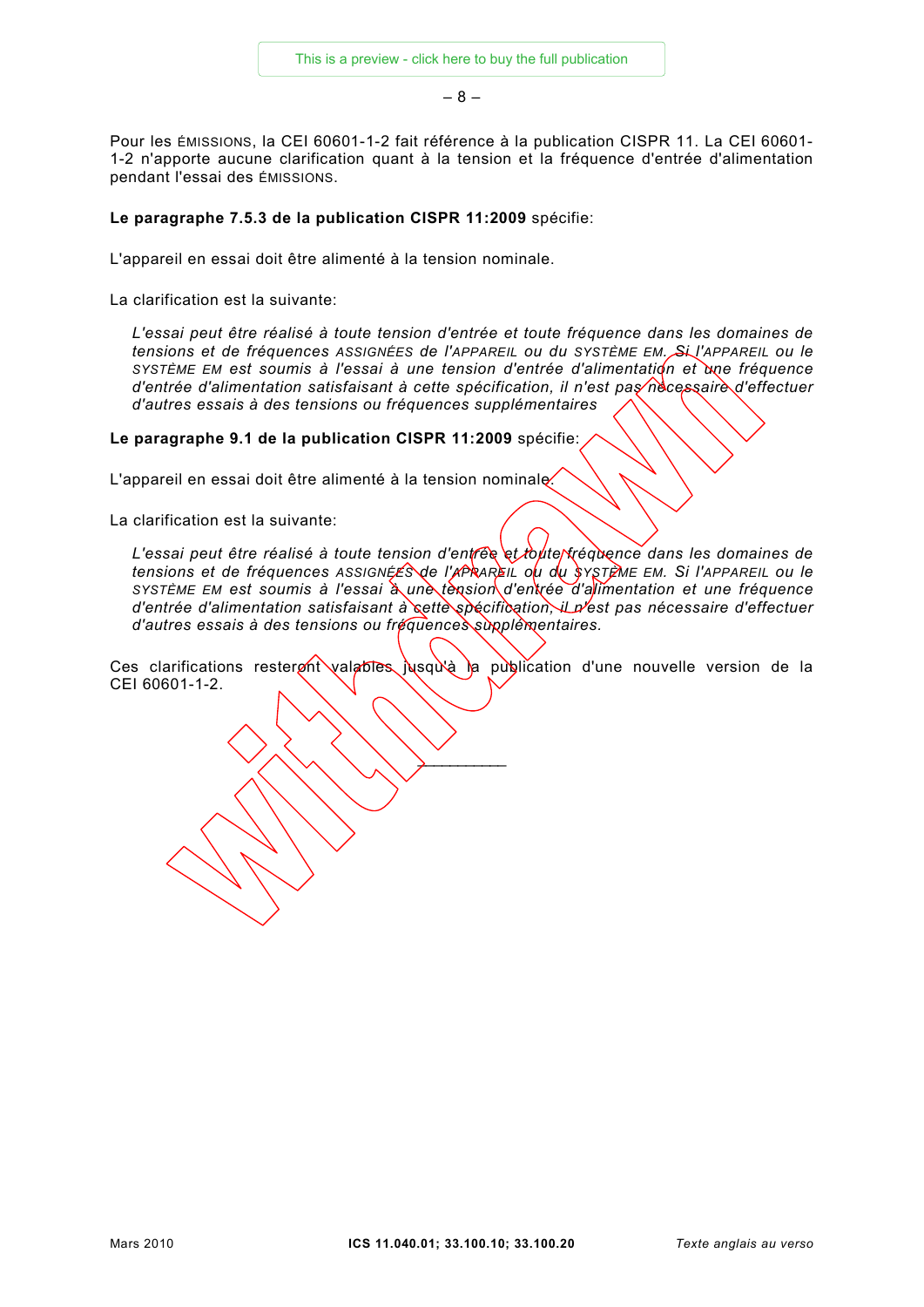– 124 – 60601-1-2 © CEI:2007

# SOMMAIRE

| 1  |     |                                                                                                                                   |            |
|----|-----|-----------------------------------------------------------------------------------------------------------------------------------|------------|
|    | 1.1 |                                                                                                                                   |            |
|    | 1.2 |                                                                                                                                   |            |
|    | 1.3 |                                                                                                                                   |            |
| 2  |     |                                                                                                                                   |            |
| 3  |     |                                                                                                                                   |            |
| 4  |     |                                                                                                                                   | $\sum$ 137 |
|    | 4.1 | Exigences générales concernant la COMPATIBILITE ELECTROMAGNE NOUL des<br>$, \dots, \dots, 137$                                    |            |
|    | 4.2 |                                                                                                                                   |            |
| 5  |     | 138                                                                                                                               |            |
|    | 5.1 | Marquage sur l'extérieur des APPAREILS EM 6u des parties d'APRAREIL EM138                                                         |            |
|    | 5.2 |                                                                                                                                   |            |
| 6  |     | COMPATIBILITE ELECTROMAGNETIQUE<br>$\land \quad \rightarrow$ 161                                                                  |            |
|    | 6.1 |                                                                                                                                   |            |
|    | 6.2 |                                                                                                                                   |            |
|    |     |                                                                                                                                   |            |
|    |     | Annexe A (informative) Guide général et justifications Manumerran Manumerran 180                                                  |            |
|    |     | Annexe B (informative), Guide pour le marquage et exigences d'étiquetage pour les<br>APPAREILS EM et les SYSTEMESEM<br>$\sim$ 210 |            |
|    |     |                                                                                                                                   |            |
|    |     | Annexe D (informative) Lignes directrices relatives à la classification selon la<br>CISPR 11                                      |            |
|    |     | Annexe E (informative) Lignes directrices pour l'application de la CEI 60601-1-2 aux<br>normes particulières.                     |            |
|    |     |                                                                                                                                   |            |
|    |     | Annexe G (infomative) Lignes directrices pour déterminer si un appareil électrique qui                                            |            |
|    |     | n'est pas un appranent en et qui est utilisé dans un SYSTEME EM est exempt des                                                    |            |
|    |     | Annexe H (informative) Correspondance entre les éléments de la deuxième édition de                                                |            |
|    |     |                                                                                                                                   |            |
|    |     |                                                                                                                                   |            |
|    |     |                                                                                                                                   |            |
|    |     |                                                                                                                                   |            |
|    |     | Figure 1 - Instructions pour remplir le Tableau 1 pour les APPAREILS ET SYSTEMES EM CISPR                                         |            |
| 11 |     |                                                                                                                                   |            |
|    |     | Figure 2 - Instructions pour remplir le Tableau 1 pour les APPAREILS EM CISPR 14 et                                               |            |
|    |     |                                                                                                                                   |            |
|    |     | Figure 4 - Instructions pour remplir le Tableau 3 et le Tableau 5 pour les APPAREILS et                                           |            |
|    |     |                                                                                                                                   |            |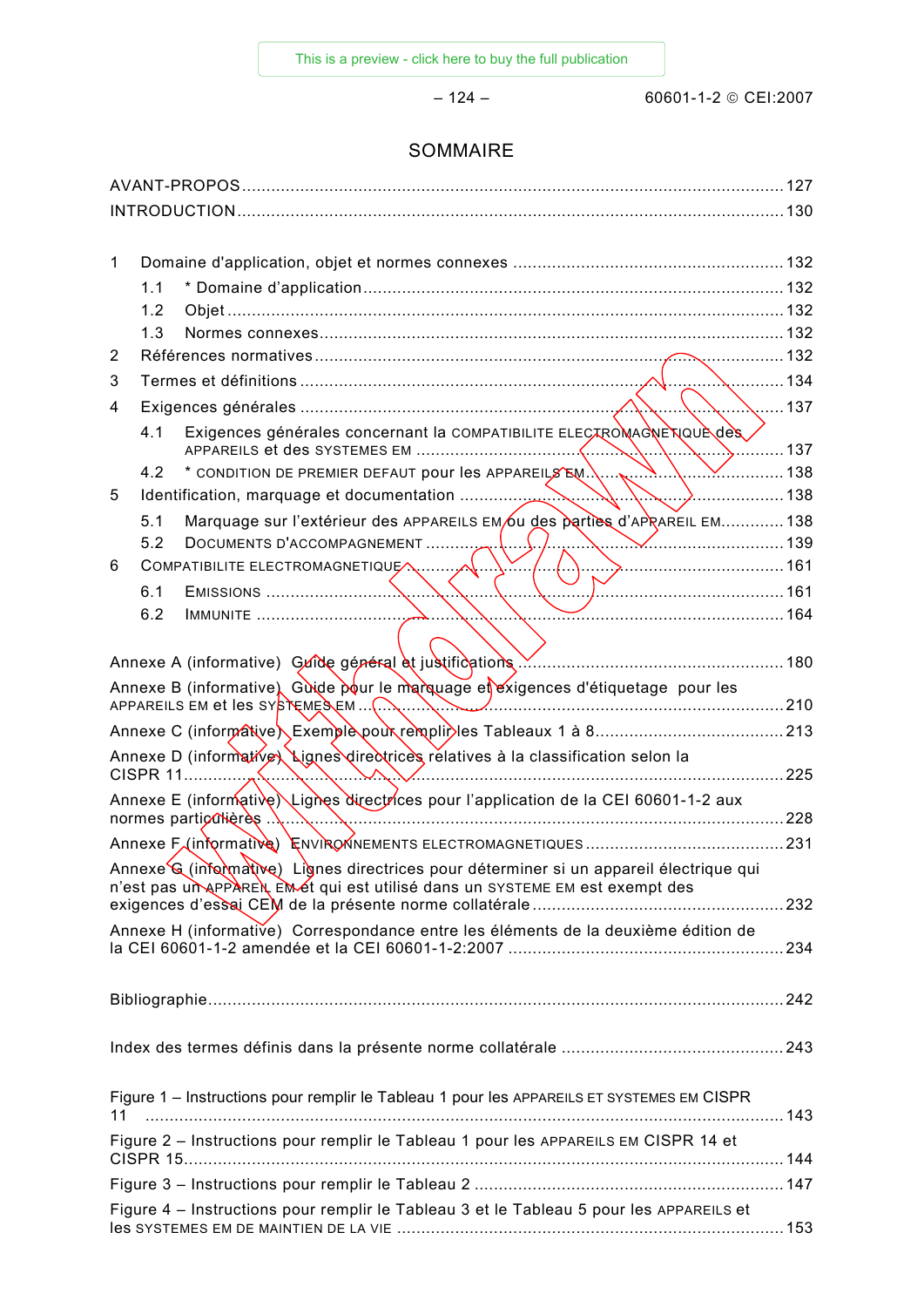60601-1-2 © CEI:2007 – 125 –

| Figure 5 - Instructions pour remplir le Tableau 4 et le Tableau 6 pour les APPAREILS et                                                                                                                                                                        | 154   |
|----------------------------------------------------------------------------------------------------------------------------------------------------------------------------------------------------------------------------------------------------------------|-------|
| Figure A.1 - Exemple de disposition de câbles pour l'essai D'IMMUNITE aux                                                                                                                                                                                      | 208   |
| Figure A.2 - Exemples montrant la dimension maximale pour un APPAREIL EM avec un<br>ou deux câbles                                                                                                                                                             | 209   |
| Figure G.1 - Procédure pour déterminer si un appareil électrique qui n'est pas un<br>APPAREIL EM et qui est utilisé dans un SYSTEME EM est exempt des exigences d'essai                                                                                        | 233   |
| Tableau 1 – Directives et déclaration du FABRICANT – EMISSIONS ELECTROMAGNETIQUES                                                                                                                                                                              |       |
| Tableau 2 – Directives et déclaration du FABRICANT – IMMUNITE élect (om ad nétique –                                                                                                                                                                           | 142   |
| Tableau 3 – Directives et déclaration du FABRICANT – IMMUNITE electromagnétique                                                                                                                                                                                | .146  |
| pour tous les APPAREILS et SYSTEMES EM DE MAINTIEN DE LA VIE<br>Tableau 4 – Directives et déclaration du FABRICANT – IMMUNITE élection agnétique –                                                                                                             | 149   |
| pour tous les APPAREILS et SYSTEMES EM DE MAINTIEN DE LA VIE                                                                                                                                                                                                   | 150   |
| Tableau 5 – Distances de séparation recommandées entre les appareils portatifs et<br>mobiles de communications RF et l'APPAREIL ou le SYSTEME EM – pour les APPAREILS et<br>$\overline{\text{ } }$ les SYSTEME EM DE MAINTIEN DE LA VIE $\overline{\text{ } }$ | . 151 |
| Tableau 6 – Distances de séparation recommandées entre les appareils portatifs et<br>mobiles de communications RF et l'APPAREIL ou le SYSTEME EM - pour les APPAREILS et<br>$\overline{1}$ les SYSTEME EM autres que DE MAINTIEN DE LA WE                      |       |
| Tableau 7 – Directives et déclaration du FABRICANT – DMMUNITE électromagnétique –<br>pour les APPAREILS et SYSTEMES EN DE MAINTIEN DE LA VIE destinés à être utilisés<br>uniquement dans un emplacement plindé                                                 | 158   |
| Tableau 8 - Directives et déclaration du FABRICANT - IMMUNITE électromagnétique -<br>pour les APPAREILS et SKSTEMES EM autres que DE MAINTIEN DE LA VIE destinés à être                                                                                        | .159  |
| Tableau 9 - Fréquence de modulation, FREQUENCE DE SIMULATION PHYSIOLOGIQUE, et                                                                                                                                                                                 | 168   |
| Tableau 10 \NIVEAUX D'ESSAI D'AMMUNITE relatifs aux creux de tension  177                                                                                                                                                                                      |       |
| Tableau (11 \ NVE NU D'ESSAI D'IMMUNITE relatif à une coupure de tension 177                                                                                                                                                                                   |       |
| Tableau B. Narquage sur l'extérieur de L'APPAREIL EM, des SYSTEMES EM ou de                                                                                                                                                                                    |       |
| Tableau B.2 - DOCUMENTS D'ACCOMPAGNEMENT, instructions d'utilisation 211                                                                                                                                                                                       |       |
| Tableau B.3 - DOCUMENTS D'ACCOMPAGNEMENT, description technique212                                                                                                                                                                                             |       |
|                                                                                                                                                                                                                                                                |       |
|                                                                                                                                                                                                                                                                |       |
|                                                                                                                                                                                                                                                                |       |
|                                                                                                                                                                                                                                                                |       |
| Tableau C.5 - Essai exemple (1), IMMUNITE et NIVEAUX DE CONFORMITE 217                                                                                                                                                                                         |       |
|                                                                                                                                                                                                                                                                |       |
|                                                                                                                                                                                                                                                                |       |
|                                                                                                                                                                                                                                                                |       |
|                                                                                                                                                                                                                                                                |       |
| Tableau C.10 - Essai exemple (2), IMMUNITE et NIVEAUX DE CONFORMITE 221                                                                                                                                                                                        |       |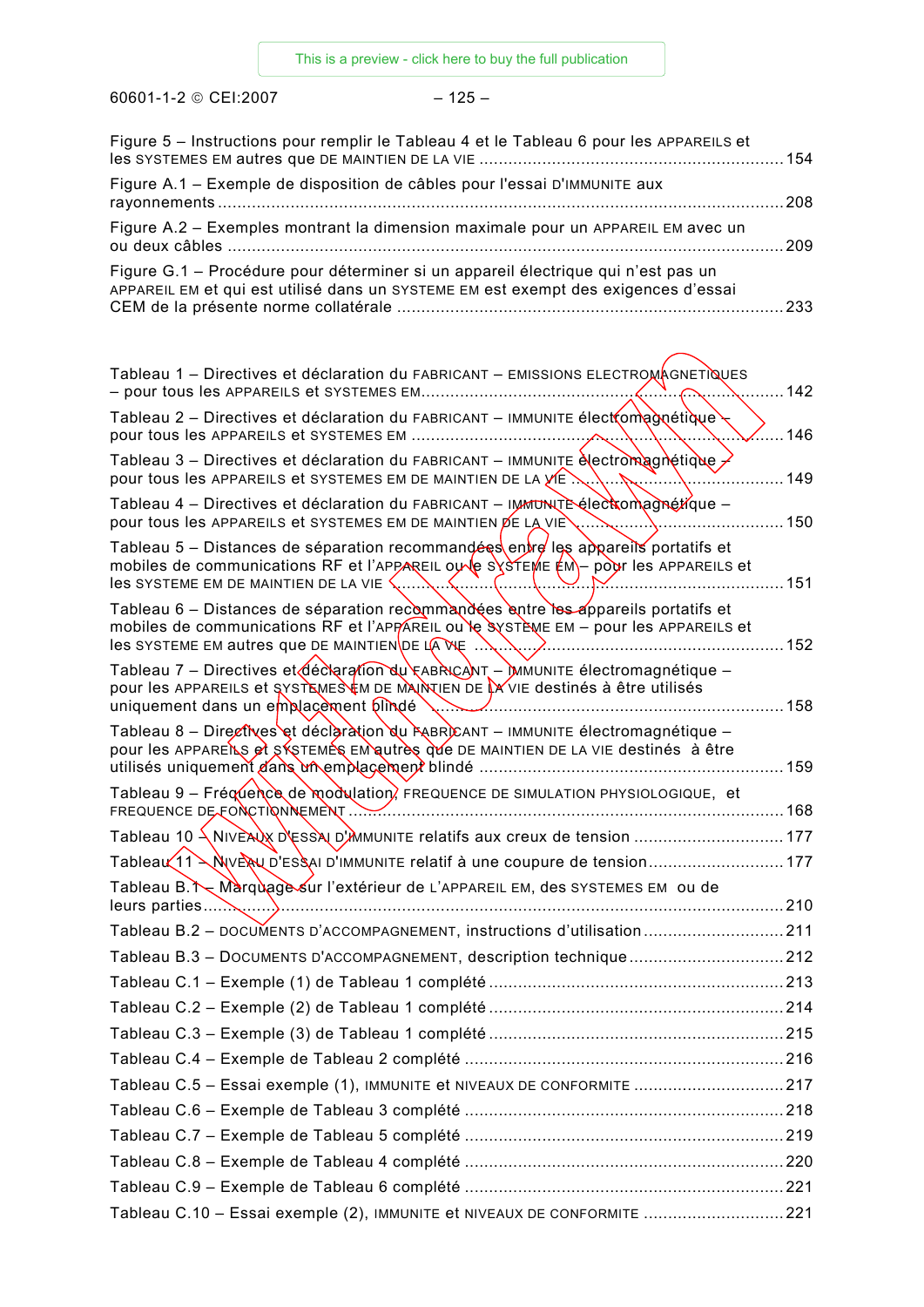| Tableau C.12 - Essai exemple (3), IMMUNITE et NIVEAUX DE CONFORMITE 223      |  |
|------------------------------------------------------------------------------|--|
|                                                                              |  |
|                                                                              |  |
| Tableau H.1 – Correspondance entre les éléments de la deuxième édition de la |  |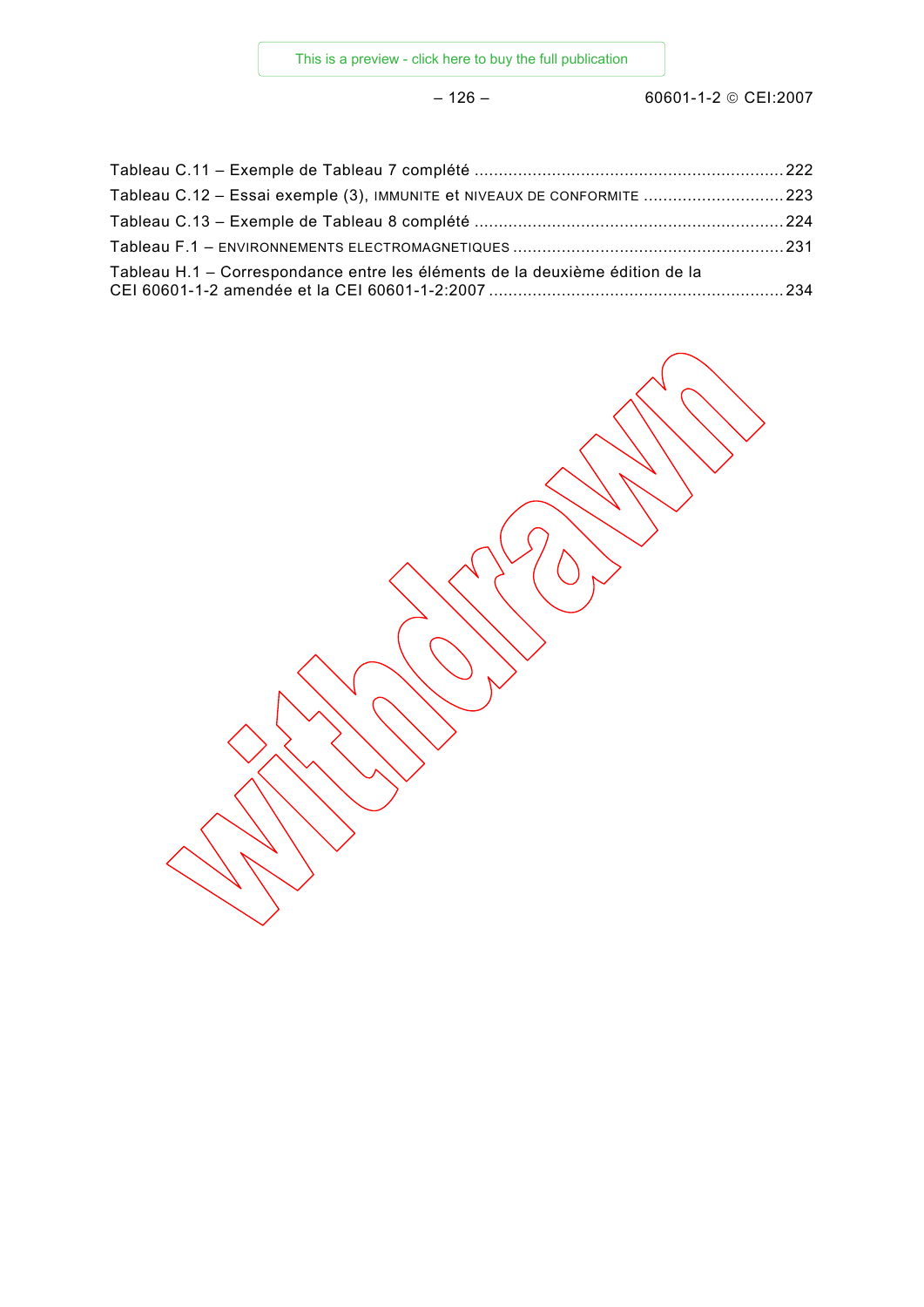<span id="page-22-0"></span>60601-1-2 © CEI:2007 – 127 –

# COMMISSION ÉLECTROTECHNIQUE INTERNATIONALE  $\frac{1}{2}$  ,  $\frac{1}{2}$  ,  $\frac{1}{2}$  ,  $\frac{1}{2}$  ,  $\frac{1}{2}$  ,  $\frac{1}{2}$  ,  $\frac{1}{2}$

#### **APPAREILS ÉLECTROMÉDICAUX –**

# **Partie 1-2: Exigences générales pour la sécurité de base et les performances essentielles – Norme collatérale: Compatibilité électromagnétique – Exigences et essais**

## AVANT-PROPOS

- 1) La Commission Électrotechnique Internationale (CEI) est une organisation mondiale de nomalisation composée de l'ensemble des comités électrotechniques nationaux (Comités nationaux de la CEI). La CEI a pour objet de favoriser la coopération internationale pour toutes les questions de normalisation dans les domaines de l'électricité et de l'électronique. A cet effet, la CEI – entre autres adtivités – publie des Normes internationales, des Spécifications techniques, des Rapports techniques, des Spécifications accessibles au public (PAS) et des Guides (ci-après dénommés "Publication(s) de la CEI"). Leur élaboration est confiée à des comités d'études, aux travaux desquels tout Comité national intéressé par là sujet traité peut participer. Les organisations internationales, gouvernementales et non gouvernementales, en liaison avec la CEI, participent également aux travaux. La CEI collabore étroitement avec l'Organisation Internationale de Normalisation (ISO), selon des conditions fixées par accord entre les deux organisations.
- 2) Les décisions ou accords officiels de la CEI concernant les questions techniques représentent, dans la mesure du possible, un accord international sur les sujets étudiés étant donné que les Comités nationaux de la CEI intéressés sont représentés dans chaque comité d'études.
- 3) Les Publications de la CEI se présentent sous la forme de recommandations internationales et sont agréées comme telles par les Comités nationaux de la CEI. Tous les efforts raisonnables sont entrepris afin que la CEI s'assure de l'exactitude du contenu technique de ses publications) la CEI ne peut pas être tenue responsable de l'éventuelle mauvaise utilisation ou interprétation qui en est faite par un quelconque utilisateur final.
- 4) Dans le but d'encourager l'uniformité internationale, les Comités nationaux de la CEI s'engagent, dans toute la mesure possible, à appliquer de façon transparente les Publications de la CEI dans leurs publications nationales et régionales. Toutes divergences entre toutes Publications de la CEI et toutes publications nationales ou régionales corréspondantes doivent être indiquées en termes clairs dans ces dernières.
- 5) La CEI n'a prévu aucune procédure de marquage valant indication d'approbation et n'engage pas sa responsabilité pour les équipements déclarés conformes à une de ses Publications.
- 6) Tous les utilisateurs doivents assurer qu'ils sont en possession de la dernière édition de cette publication.
- 7) Aucune responsabilité ne doit être imputée à la CEI, à ses administrateurs, employés, auxiliaires ou mandataires, y compris ses experts particuliers et les membres de ses comités d'études et des Comités nationaux de la CEI, pour tout préjudice causé en cas de dommages corporels et matériels, ou de tout autre dommage de quelque nature que ce soit, directe ou indirecte, ou pour supporter les coûts (y compris les frais de justice) et les dépenses découlant de la publication ou de l'utilisation de cette Publication de la CEI ou de toute autre Publication de la CEI, ou au crédit qui lui est accordé.
- 8) L'attention est attirée sur les références normatives citées dans cette publication. L'utilisation de publications référencées est obligatoire pour une application correcte de la présente publication.
- 9) L'attention est attirée sur le fait que certains des éléments de la présente Publication de la CEI peuvent faire l'objet de droits de propriété intellectuelle ou de droits analogues. La CEI ne saurait être tenue pour responsable de ne pas avoir identifié de tels droits de propriété et de ne pas avoir signalé leur existence.

La Norme internationale CEI 60601-1-2 a été établie par le sous–comité 62A: Aspects généraux des équipements utilisés en pratique médicale, du comité d'études 62 de la CEI: Equipements électriques dans la pratique médicale.

Cette troisième édition constitue une norme collatérale de la CEI 60601-1: *Appareils électromédicaux – Partie 1: Exigences générales pour la sécurité de base et les performances essentielles*, appelée norme générale dans la suite du texte.

Ce document annule et remplace la deuxième édition de la CEI 60601-1-2, dont elle constitue une révision technique.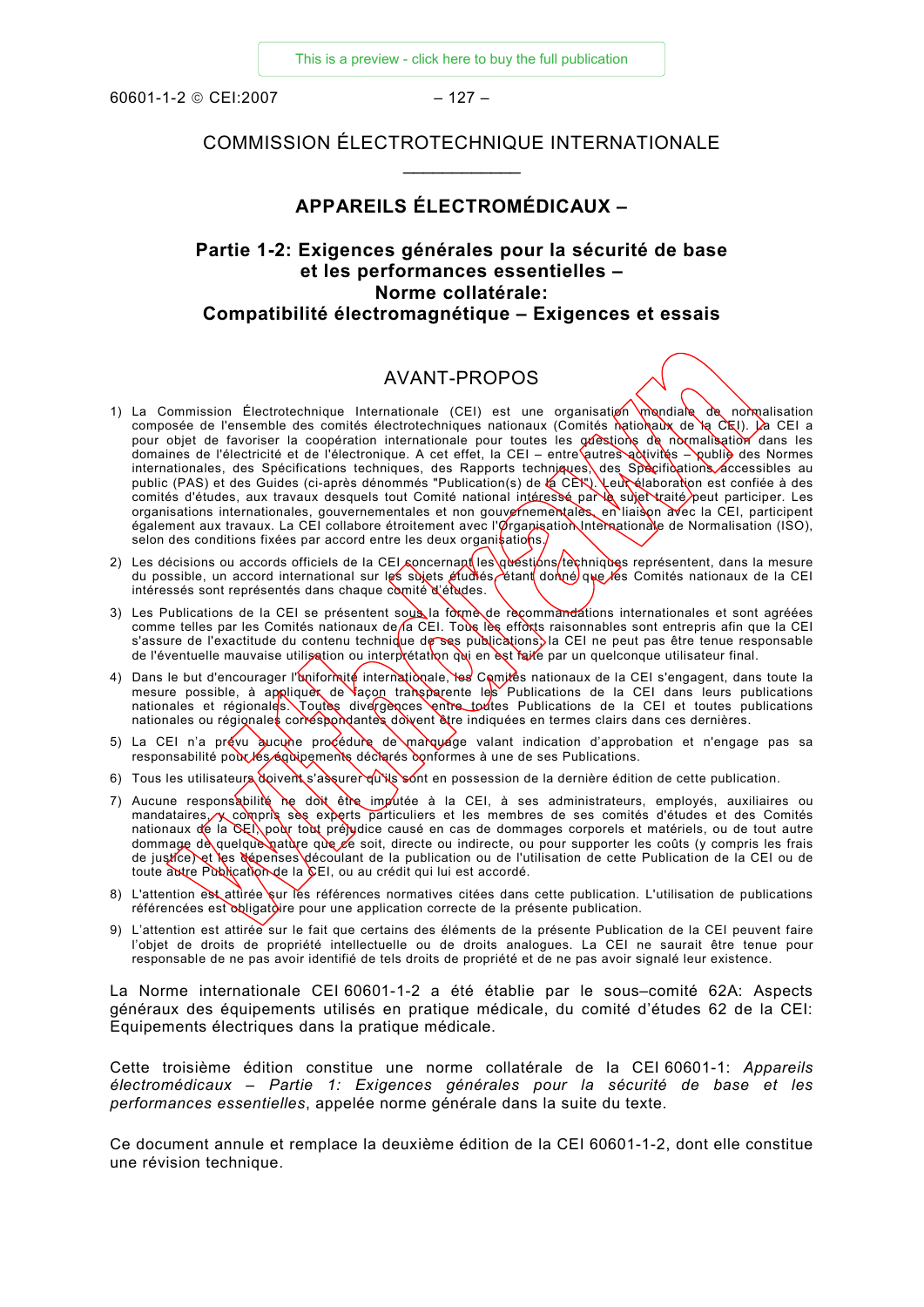$-128 - 60601 - 1 - 2 \odot CF12007$ 

La présente édition de la CEI 60601-1-2 a été révisée en vue d'un alignement structurel avec l'édition de 2005 de la CEI 60601-1 et pour implémenter la décision du sous-comité 62A de la CEI qui stipule que la structure de numérotation des articles des normes collatérales de la CEI 60601-1:2005 devrait respecter la forme spécifiée dans les Directives ISO/CEI, Partie 2:2004. Les modifications techniques principales se trouvent à l'Article 4, qui reconnaît à présent qu'il existe une exigence générale pour le processus de gestions des risques dans la CEI 60601-1:2005.

Le texte de la présente norme est issu des documents suivants:

| FDIS         | Rapport de vote |  |
|--------------|-----------------|--|
| 62A/560/FDIS | 62A/567/RVD     |  |

Le rapport de vote indiqué dans le tableau ci-dessus donne toute information sur le vote ayant abouti à l'approbation de cette norme.

Cette publication a été rédigée selon les Directives ISO/CEI<sub>A</sub>Partie 2.

Dans la série des publications 60601, les normes collatérales spécifient les règles générales de sécurité applicables:

- $\alpha$  un sous-groupe d'APPAREILS ELECTROMEDICAUX (par exemple les appareils de radiologie); ou
- à une caractéristique particulière de tous les APPAREILS ELECTROMEDICAUX, qui n'est pas complètement traitée dans la norme gènérale (par exemple les systèmes d'alarme).

Dans la présente norme collatérale, les caractères d'imprimerie suivants sont utilisés:

- exigences et définitions; caractères romains.
- *Modalités d'essais: caractères italiques.*
- indications de nature informative apparaissant hors des tableaux, comme les notes, les exemples et les références: petits caractères. Le texte normatif à l'intérieur des tableaux est également en petits caractères.
- TERMES DEFINIS A L'ARTICLE 3 DE LA NORME GENERALE, DE LA PRESENTE NORME COLLATERALE OU COMME NOTES; PETITES MAJUSCULES.

NOTE Les termes définis ne sont pas imprimés en PETITES CAPITALES dans les Tableaux 1 à 8, dans les tableaux de l'Annexe C et dans les textes dont il est demandé qu'ils apparaissent dans la description technique ou dans les instructions d'utilisation, car ils sont destinés à L'OPERATEUR ou à L'ORGANISME RESPONSABLE qui peut ne pas être familiarisé avec les termes définis des normes CEI 60601.

Concernant la structure de la présente norme, le terme:

- "article" désigne l'une des six sections numérotées dans la table des matières, avec toutes ses subdivisions (par exemple, l'Article 6 inclut 6.1, 6.2, etc.);
- "paragraphe" désigne une subdivision numérotée d'un article (par exemple 6.1, 6.2 et 6.2.1 sont tous des paragraphes appartenant à l'Article 6).

Dans la présente norme, les références à des articles sont précédées du mot "Article" suivi du numéro de l'article concerné. Dans la présente norme, les références aux paragraphes utilisent uniquement le numéro du paragraphe concerné.

Dans la présente norme, la conjonction "ou" est utilisée avec la valeur d'un "ou inclusif", ainsi un énoncé est vrai si une combinaison des conditions quelle qu'elle soit est vraie.

Les formes verbales utilisées dans la présente norme sont conformes à l'usage donné à l'Annexe H des Directives ISO/CEI, Partie 2. Pour les besoins de la présente norme:

– "devoir" mis au présent de l'indicatif signifie que la satisfaction à une exigence ou à un essai est obligatoire pour la conformité à la présente norme;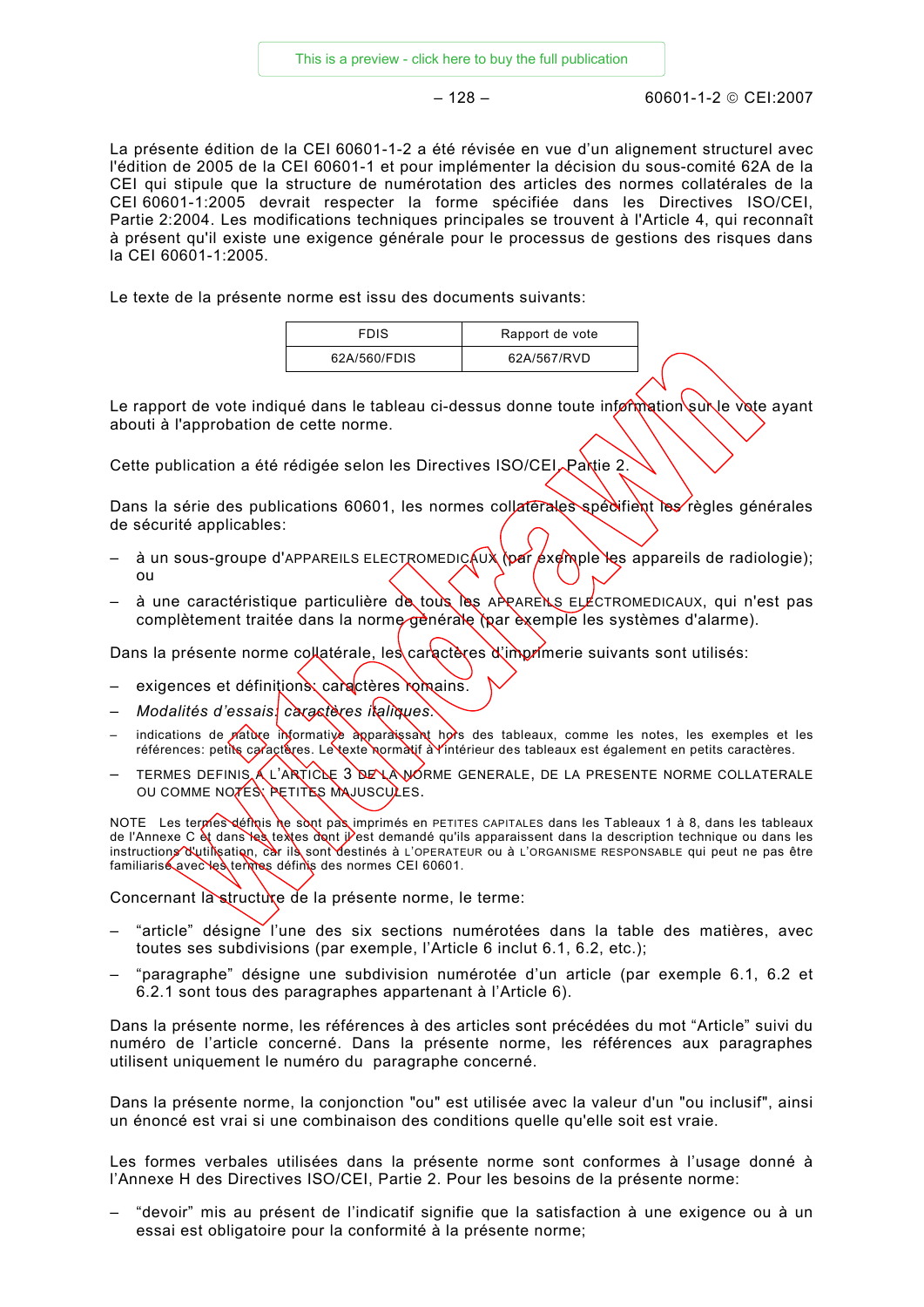$60601 - 1 - 2 \odot CE1:2007$  – 129 –

- "il convient/il est recommandé" signifie que la satisfaction à une exigence ou à un essai est recommandée mais n'est pas obligatoire pour la conformité à la présente norme;
- "pouvoir" mis au présent de l'indicatif est utilisé pour décrire un moyen admissible pour satisfaire à une exigence ou à un essai.

Les articles, les paragraphes et les définitions pour lesquels une justification est donnée dans l'Annexe informative A sont repérés par un astérisque (\*).

Une liste de toutes les parties de la CEI 60601, sous le titre général: *Appareils électromédicaux*, est disponible sur le site web de la CEI.

Le comité a décidé que le contenu de cette publication ne sera pas modifié avant la date de maintenance indiquée sur le site web de la CEI sous «http://webstore.iec.ch» dans les données relatives à la publication recherchée. A cette date, la publication sera

- reconduite;
- supprimée;
- remplacée par une édition révisée, ou
- amendée.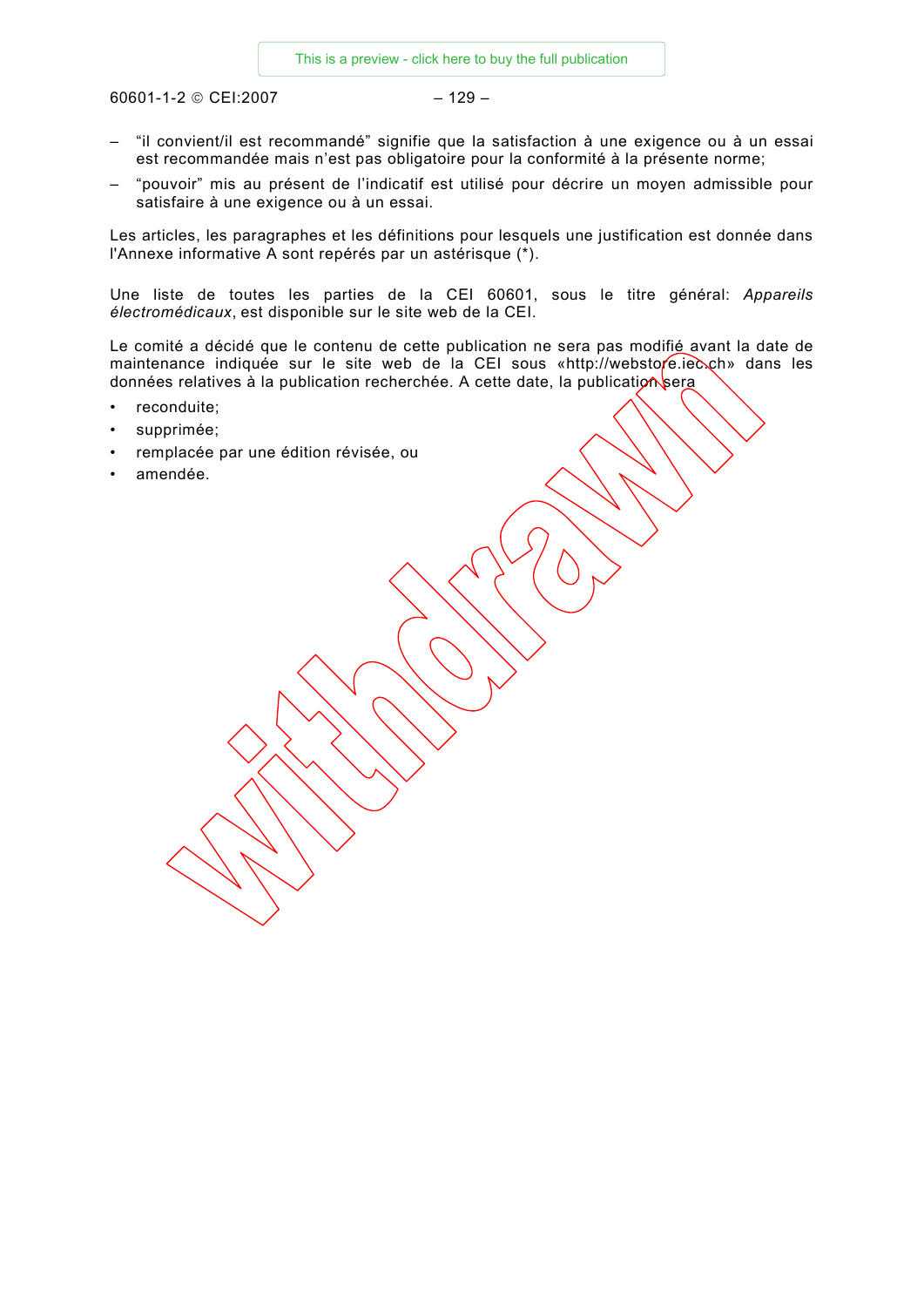– 130 – 60601-1-2 © CEI:2007

## INTRODUCTION

<span id="page-25-0"></span>La nécessité d'établir des normes spécifiques de COMPATIBILITE ELECTROMAGNETIQUE pour les APPAREILS et les SYSTEMES ELECTROMEDICAUX est manifeste.

En particulier, l'existence de normes d'EMISSION ELECTROMAGNETIQUE est essentielle pour la protection des:

- dispositifs de sécurité;
- autres APPAREILS et SYSTEMES ELECTROMEDICAUX;
- appareils électriques qui ne sont pas des APPAREIL EM (par exemple les ordinateurs);
- $-$  télécommunications (par exemple radio/TV, téléphone, radio-navigation).

Bien plus important encore, l'existence des normes d'IMMUNITE ELECTROMAGNETIQUE est essentielle pour assurer la sécurité des APPAREILS et des SYSTEMES ELECTROMEDICAUX. La COMPATIBILITE ELECTROMAGNETIQUE (voir la Définition 3.4) diffère des autres aspects de sécurité couverts par la CEI 60601-1 par le fait que les phénomènes électromagnétiques existent, avec divers degrés de sévérité, dans l'environnement d'utilisation normal de tous les APPAREILS et SYSTEMES ELECTROMEDICAUX et, par définition, il faut que l'appareil "aie des performances satisfaisantes" dans son environnement prévu, afin de garantir la COMPATIBILITE ELECTROMAGNETIQUE. Cela signifie que l'approche conventionnelle de premier défaut, vis-à-vis de la sécurité, n'est pas appropriée pour l'application des normes de COMPATIBILITE ELECTROMAGNETIQUE. L'environnement de PERTURBAT/ON ELECTROMAGNETIQUE peut être comparé à la température ambiante,  $\frac{\partial \psi}{\partial t}$  l'humidité et à la préssion atmosphérique. Les APPAREILS et les SYSTEMES ELECTROMEQICAUX peuvent être soumis à tout moment à des conditions d'environnement correspondant au domaine prévu et pendant des durées prolongées. Comme pour la pression atmosphérique et l'humidité, l'OPERATEUR de l'APPAREIL ou du SYSTEME ELECTROMEDICAL peut ne pas se rendre compte, de manière permanente, des niveaux ambiants. Les NIVEAUX D'ESSAN D'IMMUNITE Spécifiés dans cette norme collatérale (NIVEAUX D'ESSAI SELON LA CEI 60601) représentent le domaine rencontré dans l'environnement général de l'utilisation médicale. On s'attendrait donc, dans ces conditions, à ce que les performances des APPAREILS ou SYSTEMES ELECTROMEDICAUX soient également normales.

Les APPAREILS et les systemes ELECTROMEDICAUX sont utilisés dans la pratique médicale, parce qu'ils fournissent les FONCTIONS dont on a besoin. Si un APPAREIL ou un SYSTEME ELECTROMEDICAL ne fournit pas la FONCTION dont on a besoin en raison d'une lacune d'IMMUNITE vis-à-vis des événements attendus dans le cadre de son environnement normal d'utilisation, cela ne permet pas une bonne pratique médicale et ne peut pas être considéré comme une situation acceptable.

Cette édition admet que les FABRICANTS, les ORGANISMES RESPONSABLES et les OPERATEURS se partagent la responsabilité de s'assurer que les APPAREILS et les SYSTEMES ELECTROMEDICAUX sont conçus et exploités comme prévu. La responsabilité du FABRICANT d'un APPAREIL ou d'un SYSTEME ELECTROMEDICAL est de le concevoir et de le fabriquer pour qu'il satisfasse aux exigences de cette norme collatérale et de diffuser des informations à L'ORGANISME RESPONSABLE et à L'OPERATEUR de sorte qu'un ENVIRONNEMENT ELECTROMAGNETIQUE compatible puisse être maintenu, afin que l'APPAREIL ou le SYSTEME ELECTROMEDICAL fonctionne comme prévu.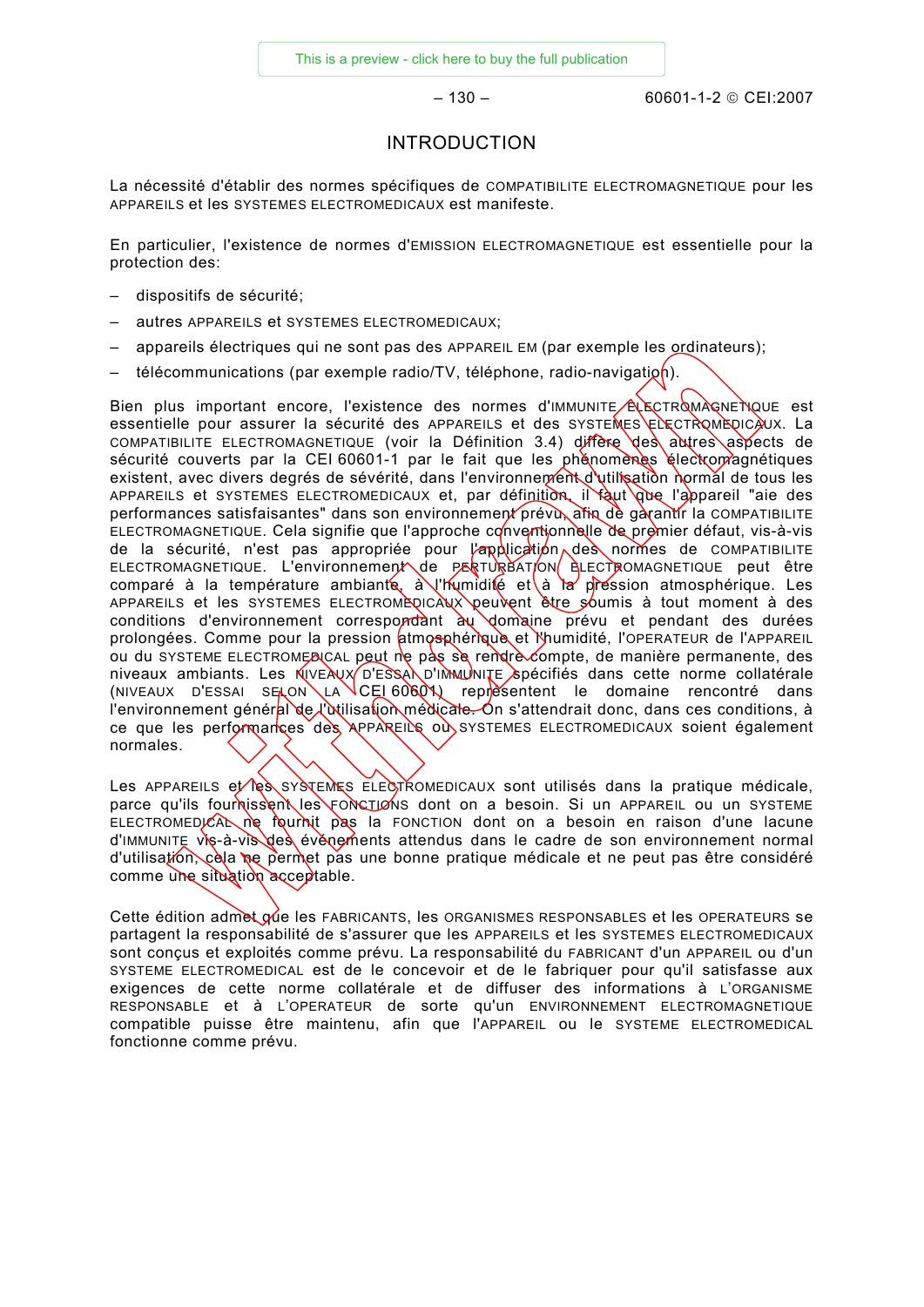60601-1-2 © CEI:2007 – 131 –

Du fait que la pratique médicale implique de nombreuses spécialités, les APPAREILS et les SYSTEMES ELECTROMEDICAUX seront, par nécessité, conçus pour assurer diverses FONCTIONS. Certaines FONCTIONS impliquent, par exemple, le mesurage de signaux de très faibles niveaux issus d'un PATIENT, comparés aux niveaux du BRUIT ELECTROMAGNETIQUE, ce dernier pouvant être couplé aux APPAREILS et aux SYSTEMES ELECTROMEDICAUX pendant les essais d'IMMUNITE ELECTROMAGNETIQUE spécifiés dans cette norme collatérale. En raison des avantages démontrés de nombreux APPAREILS et SYSTEMES ELECTROMEDICAUX, cette norme collatérale admet un abaissement des NIVEAUX D'ESSAI D'IMMUNITE, à condition qu'une justification suffisante soit donnée, cette dernière étant basée sur des limitations physiques, technologiques ou physiologiques. Dans ce cas, il est exigé du FABRICANT qu'il fasse connaître les niveaux auxquels l'APPAREIL ou le SYSTEME ELECTROMEDICAL satisfait aux exigences de performances de cette norme collatérale et qu'il spécifie les caractéristiques de l'environnement ELECTROMAGNETIQUE d'utilisation et la manière dont cet environnement est établi, environnement dans lequel l'APPAREIL ou le SYSTEME ELECTROMEDICAL fonctionnera comme prévu.

Cette norme collatérale admet également que pour certains environnements, des niveaux D'IMMUNITE plus élevés peuvent être exigés. Des recherches nécessaires sont en cours pour déterminer comment identifier les environnements pouvant exiger des NIVEAUX D'IMMUNITE plus élevés, ainsi que ce qu'il convient qu'ils soient.

Enfin, cette norme collatérale reconnaît que  $\frac{1}{2}$  pour les APPAREILS et les SYSTEMES ELECTROMEDICAUX DE MAINTIEN DE LA VIE, des niveaux d'IMMUNITE plus élevés sont nécessaires, afin d'établir une marge de sécurité plus importante, même pour un usage dans un environnement général d'utilisation médicale. Par conséquent, cette norme collatérale spécifie des exigences supplémentaires pour les APPAREILS et les SYSTEMES ELECTROMEDICAUX DE MAINTIEN DE LA VIE.

Cette norme collatérale est basée sur des normes existantes de la CEI, préparées par le sous-comité 62A, le comité d'études  $\sqrt{x}$  (compatibilité électromagnétique entre appareils électriques incluant les réseaux) et le CISPR (Comité international spécial des perturbations radioélectriques).

Les exigences de CoMPATIBILITE ELECTROMAGNETIQUE spécifiées par cette norme collatérale sont généralement ápplicables aux ARPAREILS et aux SYSTEMES ELECTROMEDICAUX comme cela est défini en 3.63 et 3.64 de la norme générale. Pour certains types D'APPAREILS et de SYSTEMES ELECTROMEDICAUX, ces éxigences peuvent nécessiter d'être modifiées par les exigences spécifiques d'une norme particulière. Les rédacteurs des normes particulières sont incités à se référer  $\frac{\partial u}{\partial x}$  Annexe  $\epsilon$  pour prendre connaissance des lignes directrices relatives à l'application de cette norme collatérale.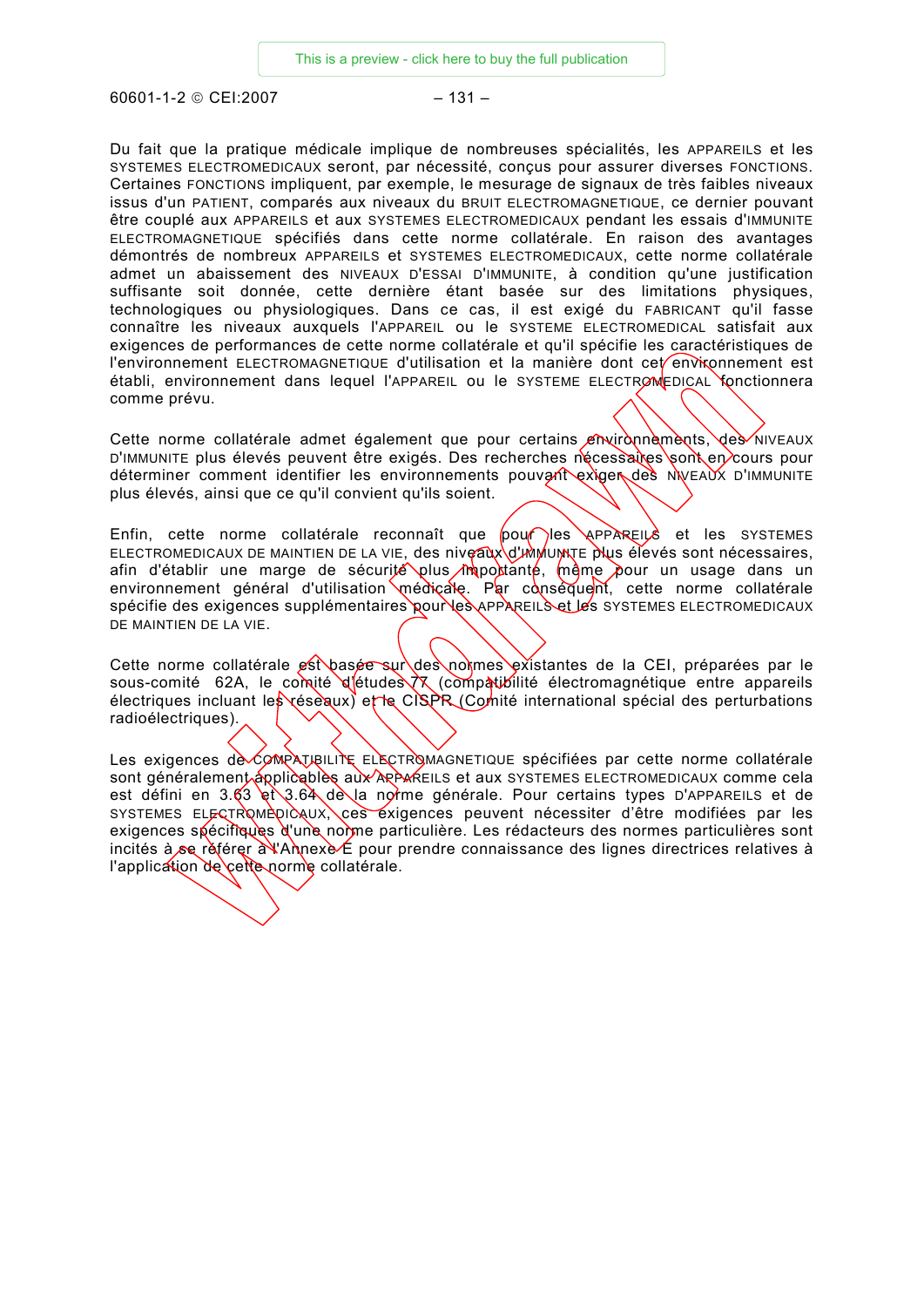[This is a preview - click here to buy the full publication](https://webstore.iec.ch/publication/16786&preview=1)

 $-132 - 60601 - 1 - 2 \odot CF12007$ 

# **APPAREILS ÉLECTROMÉDICAUX –**

# <span id="page-27-0"></span>**Partie 1-2: Exigences générales pour la sécurité de base et les performances essentielles – Norme collatérale: Compatibilité électromagnétique – Exigences et essais**

## **1 Domaine d'application, objet et normes connexes**

#### **1.1 \* Domaine d'application**

La présente Norme internationale s'applique à la SECURITE DE BASE et aux RERFORMANCES ESSENTIELLES des APPAREILS et des SYSTEMES ELECTROMEDICAUX, désignés ci-après sous le terme APPAREILS et SYSTEMES EM.

Cette norme collatérale s'applique à la COMPATIBILITE ELECTROMAGNETIQUE des APPAREILS et des SYSTEMES EM.

#### **1.2 Objet**

La présente norme collatérale a pour objet de spécitier les exigences générales ainsi que les essais pour la COMPATIBILITE ELECTROMAGNETIQUE des APPAREILS et des SYSTEMES EM. Elles viennent en complément des exigencés de la norme générale et servent de base pour les normes particulières.

#### **1.3 Normes connexes**

## **1.3.1 CEI 60601-1**

Pour les APPAREILS et les SYSTEMES EM, la présente norme collatérale complète la CEI 60601-1.

Lorsqu'il est fait référence à la CEI 60601-1 ou à la présente norme collatérale, soit individuellement soit combinées, les conventions suivantes sont utilisées:

- "la norme générale" désigne la CEI 60601-1 seule;
- "la présente norme collatérale" désigne la CEI 60601-1-2 seule;
- "la présente norme" désigne la combinaison de la norme générale et de la présente norme collatérale.

#### **1.3.2 Normes particulières**

Une exigence donnée dans une norme particulière prévaut sur l'exigence correspondante contenue dans la présente norme collatérale.

## **2 Références normatives**

Les documents de référence suivants sont indispensables pour l'application du présent document. Pour les références datées, seule l'édition citée s'applique. Pour les références non datées, la dernière édition du document de référence s'applique (y compris les éventuels amendements).

CEI 60417, *Symboles graphiques utilisables sur le matériel*